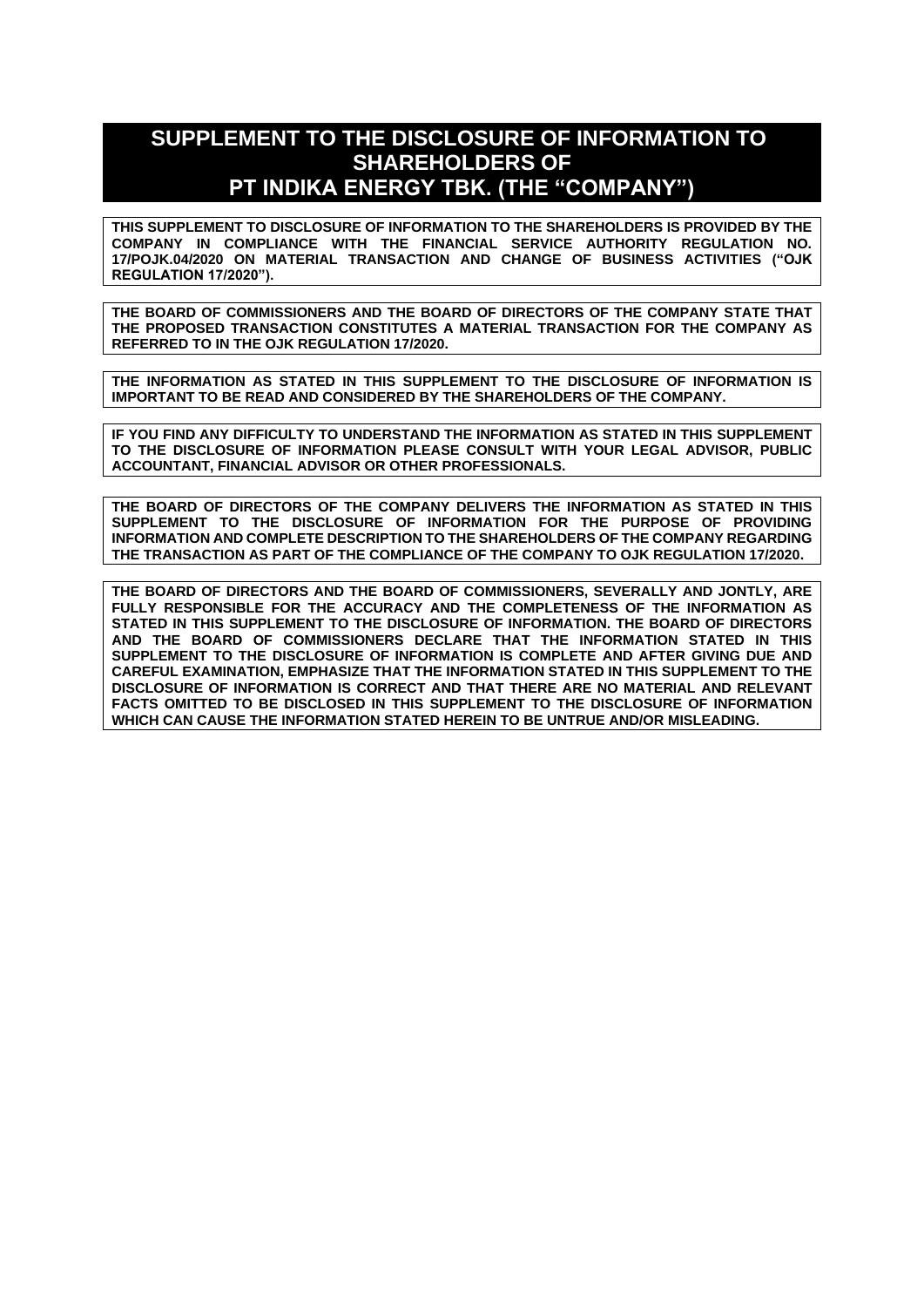

#### **PT INDIKA ENERGY TBK.**

**Business Activities** Trading, Construction, Mining, Transportation and Services

# **Domiciled in South Jakarta, DKI Jakarta, Indonesia**

**Office** Graha Mitra 11th Floor Jl. Jenderal Gatot Subroto Kav.21 Jakarta 12930, Indonesia Phone. +6221 25579888 Fax. +6221 25579800 corporate.secretary@indikaenergy.co.id www.indikaenergy.co.id

This Supplement to the Disclosure of Information is issued in Jakarta on 18 May 2022 as the supplement to the Disclosure of Information issued in Jakarta on 13 April 2022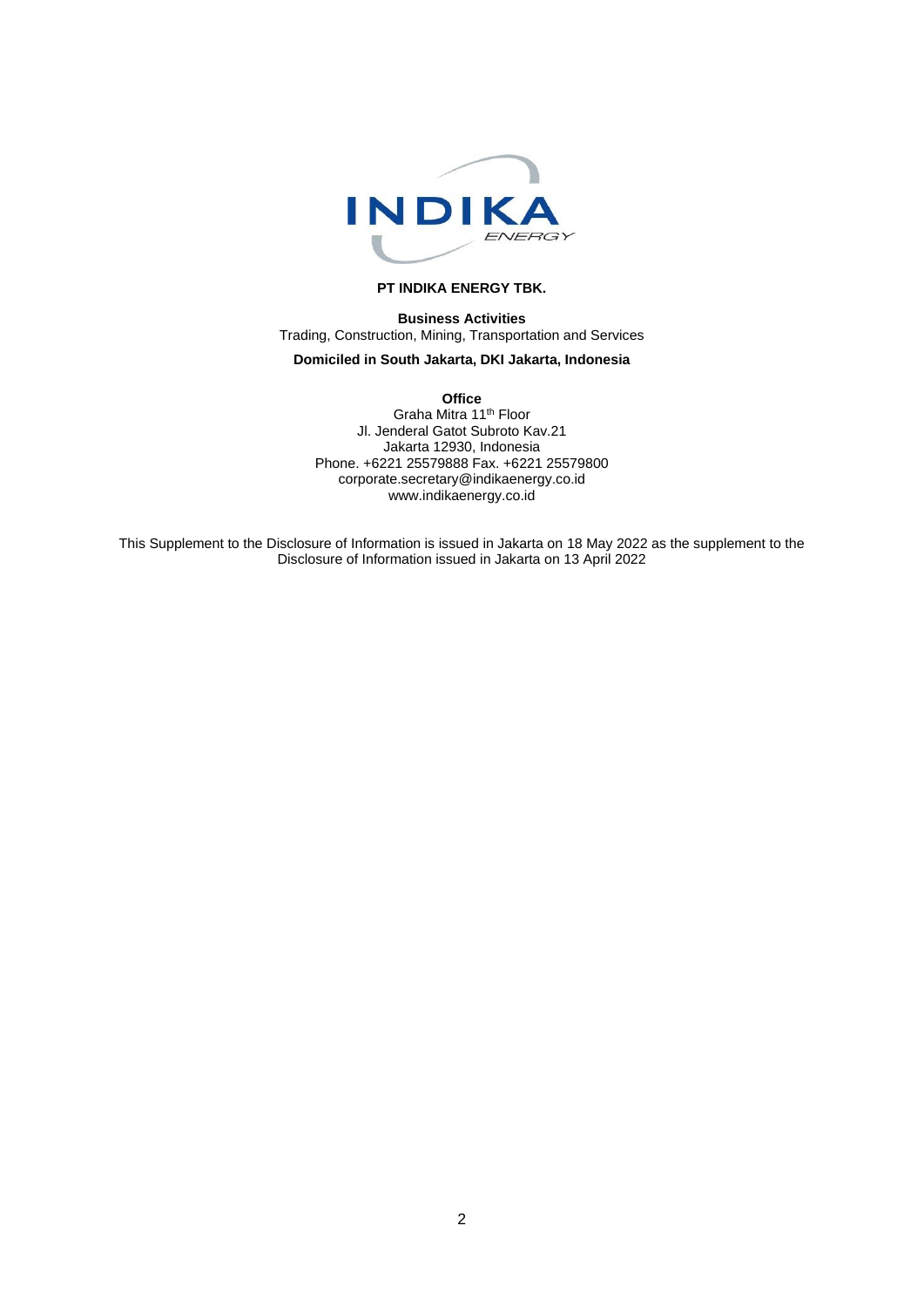# **DEFINITION AND ABBREVIATION**

**Director** means the member of Board of Directors serving in the Company as of the date of this supplement to the Disclosure of Information.

**Subsidiaries** means any companies whose financial statements are consolidated to the Company's Financial Statements.

**Purchase Value** means the purchase value to be paid by the Buyer to the Company in relation to the purchase of the Sale Shares, in Indonesian Rupiah currency with the value equivalent to US\$146,580,000 (one hundred fourty-six million five hundred eighty thousand United States Dollars).

**Public Accounting Firm** means Public Accounting Firm Imelda & Rekan.

**Disclosure of Information** means this supplement to the Disclosure of Information provided to the Company's Shareholders in compliance with the OJK Regulation 17/2020.

**Independent Appraiser** means Public Appraisal Service Firm (*Kantor Jasa Penilai Publik*) Stefanus Tonny Hardi & Rekan, independent appraiser registered in OJK which provides a fairness opinion on the Proposed Transaction.

**Commissioners** means the member of the Board of Commissioners serving in the Company as of the date of this Disclosure of Informasion.

**Company's Financial Statements** means the Consolidated Financial Statements of the Company as of 31 December 2021, audited by Public Accounant Allvin Ismanto from the Public Accounting Firm Imelda & Rekan, with unmodified opinion.

**Petrosea's Financial Statements** means the Consolidated Financial Statements of Petrosea as of 31 December 2021, audited by Public Accountant Muhammad Irfan from the Public Accounting Firm Imelda & Rekan, with unmodified opinion.

**MOLHR** means the Minister of Law and Human Rights of the Republic of Indonesia.

**Financial Services Authotity** or **OJK** means Financial Services Authority, an independent institution, which duties and authorities covers regulatory, supervisory, inspection, and investigation within the sector of Capital Markets, Insurance, Pension Funds, Financial Institution and other Financial Service Bodies as stipulated in the Law No. 21 of 2011 dated 22 November 2011 (on Financial Services Authority as the substitute body of Bapepam-LK which came into effect since 31 December 2012).

**Buyer** means PT Caraka Reksa Optima, a limited liability company established under the law of the Republic of Indonesia.

**Shareholders** means the shareholders of the Company whose names are registered in the shareholders register of the Company.

**Company** means PT Indika Energy Tbk., domiciled in South Jakarta, a public limited liability company which shares are listed on the Indonesian Stock Exchange, duly established and organized under the law of the Republic of Indonesia.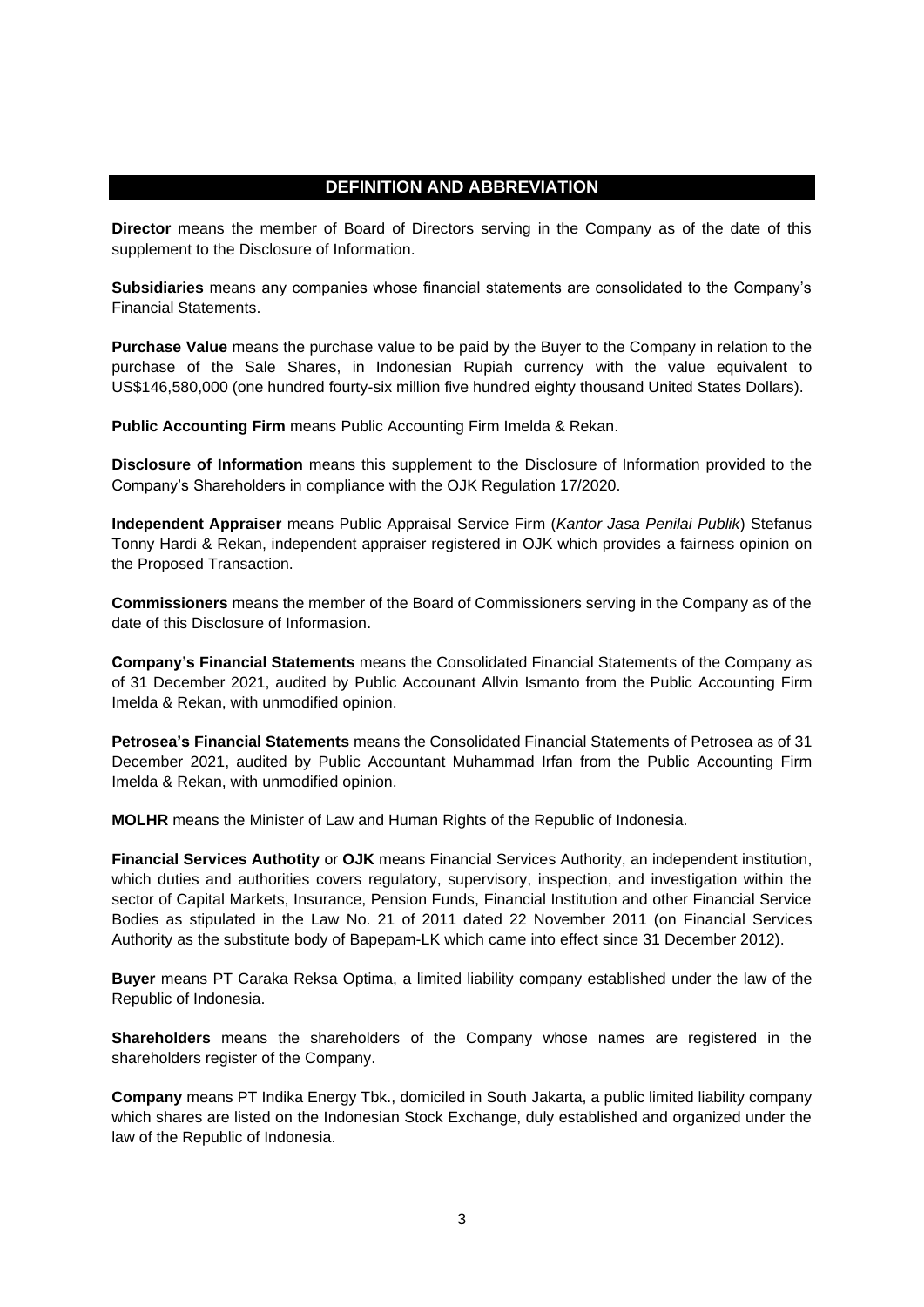**Petrosea** means PT Petrosea Tbk., a public limited liability company established under the law of the Republic of Indonesia, which the Company currently owns 69.80% (sixty-nine point eighty percent).

**CSPA** means Conditional Sale and Purchase Agreement between the Company and the Buyer dated 18 February 2022, with an effective date of 25 February 2022 concerning the Proposed Transaction.

**OJK Regulation 15/2020** means OJK Regulation No. 15/POJK.04/2020, stipulated on 20 April 2020 on the Planning and Holding of the General Meeting of Shareholders of the Public Company.

**OJK Regulation 17/2020** means OJK Regulation No 17/POJK.04/2020, stipulated on 20 April 2020 on Material Transactions and Change of Business Activities.

**OJK Regulation 42/2020** means OJK Regulation No. 42/POJK.04/2020, stipulated on 1 July 2020 on Affiliated Transaction and Conflict of Interest Transactions.

**Proposed Transaction** means the Company's intention to sell and transfer the Sale Shares to the Buyer at the Purchase Value, whereby pursuant to the Petrosea's Financial Statements and the Company's Financial Statements respectively, the consolidated net profit of Petrosea in comparison to the consolidated net profit of the Company is accounted for more than 50%, therefore, the Proposed Transaction constitutes a material transaction which requires GMS approval in accordance with OJK Regulation 17/2020.

**GMS** means general meeting of shareholders of the Company.

**Sale Shares** means 704,014,200 (seven hundred and four million fourteen thousand two hundred) shares representing 69.80% (sixty-nine-point eighty percent) of the total ordinary shares in Petrosea which have been issued and fully paid.

**US\$** means United States of America Dollar, which is a legal currency of the United States of America.

#### **RECITALS**

Information contained in this Disclosure of Information is delivered to the Company's Shareholders in relation to the Proposed Transaction.

Considering that the Company is a public company, and the Proposed Transaction that will be conducted by the Company meets the elements of Material Transactions as stipulated in the provisions of OJK Regulation 17/2020, in relation to the Petrosea's consolidated net profit in comparison to the Company's consolidated net profit is accounted for more than 50%, hence the Company must first obtain the approval of the Company's Shareholders with regards to the Proposed Transaction through the holding of GMS as stated in this Disclosure of Information.

Based on matters mentioned above and in accordance with the applicable laws and regulations specifically OJK Regulation 17/2020, the Board of Directors of the Company hereby announce this Disclosure of Information in accordance with the guidelines and procedures of the implementation of material transaction as stipulated in Article 6 paragraph (1) letter (d) number (1) *jo.* Article 17 of OJK Regulation 17/2020 with the purpose of providing information as well as complete description to the Company's Shareholders with regards to the Proposed Transaction.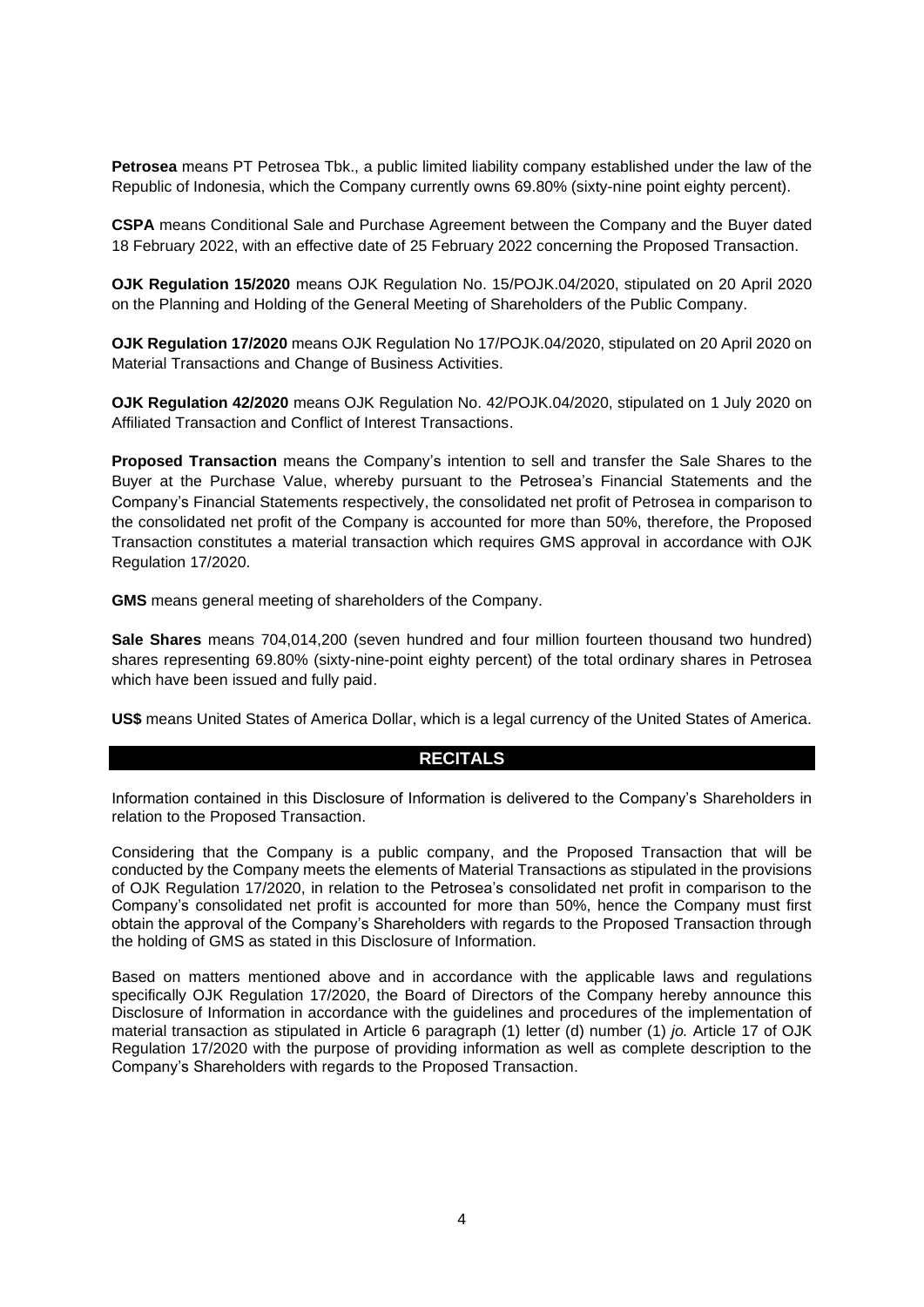# **THE PROPOSED TRANSACTION**

## **BACKGROUND OF THE PROPOSED TRANSACTION**

The Company and the Buyer have entered into a Conditional Sale and Purchase Agreement on 18 February 2022, with an effective date of 25 February 2022 ("**CSPA**") in relation the Company's plan to sell all 704,014,200 shares representing 69.80% shareholding in Petrosea to the Buyer. There is no affiliation between the Company and the Buyer therefore the Proposed Transaction is not an affiliated transaction as referred to in OJK Regulation 42/2020.

The completion of the Proposed Transaction is subject to the fulfilment of the conditions precedent as stipulated under the CSPA, which includes, among others, the determination of fair value by an Independent Appraiser and the obtain of all approvals required by the Company for the performance of the Proposed Transaction.

Pursuant to the CSPA, the conditions precedent for the Proposed Transaction are as follows:

- 1. The Company and the Buyer shall have announced the Proposed Transaction in accordance with the applicable laws, including:
	- i. Announcement on material information or facts pursuant to OJK Regulation No. 31/POJK.04/2015 of 2015 on the Disclosure of Material Information or Facts by Issuers or Public Companies, in the Company's website and Petrosea's website in Indonesian language and English language and the website of the Indonesian Stock Exchange ("**IDX**") or one Indonesian daily newspaper with nationwide circulation; and
	- ii. Announcement to the employees of Petrosea,

announcement of which will be conducted at the same time with the negotiation announcement by the Buyer in relation with the Proposed Transaction pursuant to the OJK Regulation No. 9/POJK.04/2018 of 2018 on Takeover of Public Listed Company.

- 2. A copy of the letter from the Company's custodian confirming that the crossing has been completed and from the Company's bank that the settlement has been completed.
- 3. Evidence of the notification to OJK regarding meeting agenda for the general meeting of the Shareholders of Petrosea in relation with the amendment to the composition of the Board of Commissioners of Petrosea.
- 4. Evidence of the announcement of the general meeting of shareholders to the shareholders of Petrosea in relation with the amendment to the composition of the Board of Commissioners of Petrosea, including in:
	- a. the website of e-RUPS provider;
	- b. IDX's website; and
	- c. Petrosea's website in Bahasa Indonesia and English.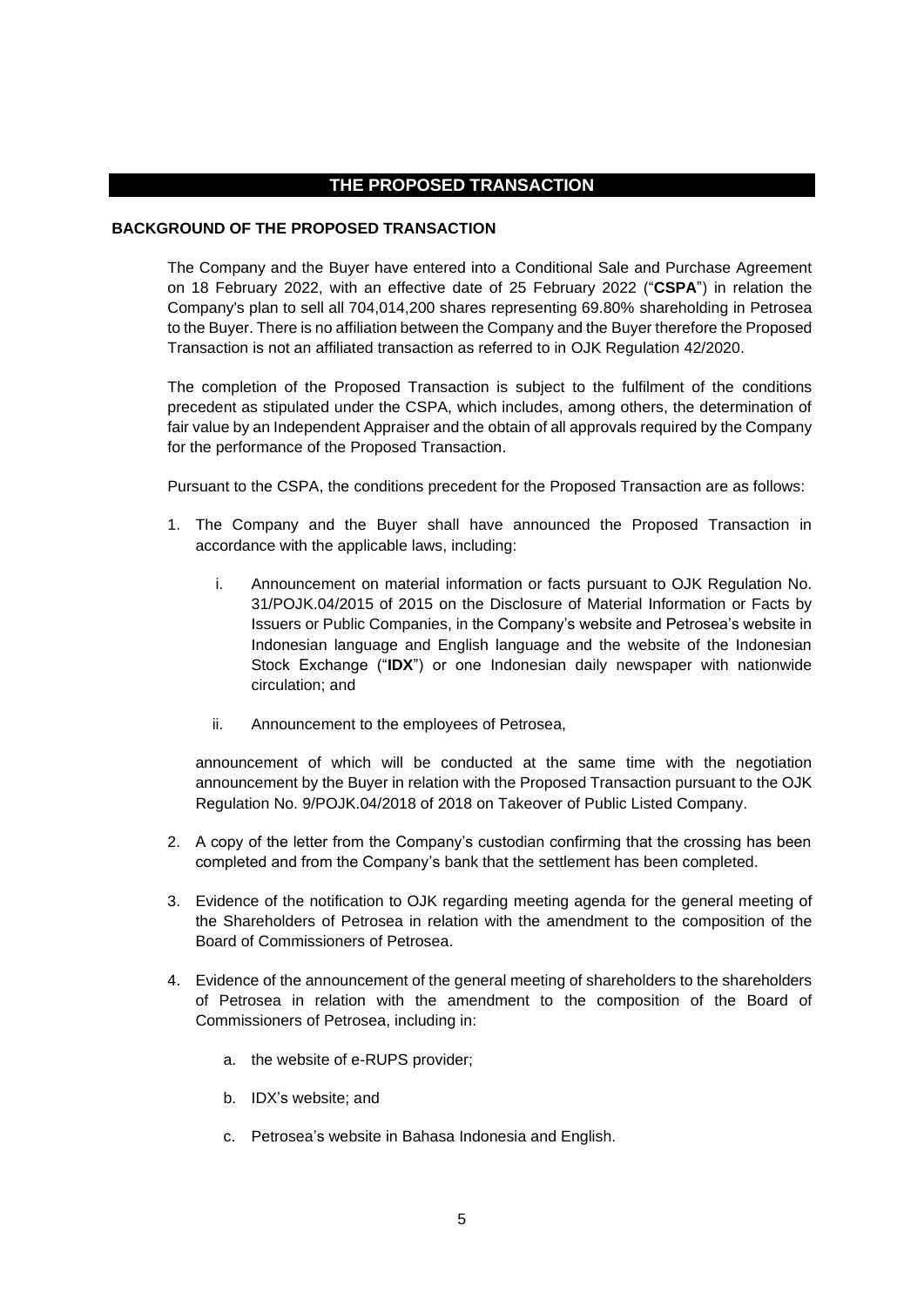- 5. Signed and undated resignation letters from Mr. Richard Bruce Ness, Mr. Kamen Kamenov Palatov, and Mr. Purbaja Pantja as the commissioners of Petrosea.
- 6. Signed resignation letters from members of the Audit, Risk, and Compliance Committee, Nomination and Remuneration Committee, Project and Investment Committee, and Sustainability Committee respectively as stated in CSPA.
- 7. Copies of all relevant required corporate approvals of the Company approving the Proposed Transaction.
- 8. A copy of the report from the appraiser of the Company confirming the fairness of the Proposed Transaction pursuant to OJK Regulation 17/2020.
- 9. Confirmation letter issued by the Company showing that the Proposed Transaction falls into a material transaction but does not require approval from the General Meeting of Shareholders of the Company as governed under OJK Regulation 17/2020.
- 10. Waiver or written approval or notification, that are required prior to the consummation of the Proposed Transaction, including but not limited to:
	- i. Waivers and/or approvals from the existing lenders of Petrosea, which include PT Bank Mandiri (Persero) Tbk., PT Bank HSBC Indonesia, Citibank N.A., and PT Bank UOB Indonesia, in relation to (1) the change of control in Petrosea; and/or (2) amendment to the existing facility agreements to remove any reference to the bonds issued by the Company; and
	- ii. Approval from PT Mitsubishi UFJ Lease and Finance Indonesia in relation to the change of shareholders in Petrosea.
- 11. Confirmation that the key employees and/or management of Petrosea Group, as stated in the CSPA, are still holding their respective positions at the time of the completion of the Proposed Transaction.
- 12. No event has occurred that is reasonably likely to have a material adverse effect on any Petrosea Group or its operations.

As of the date of this Supplement to the Disclosure of Information, the Company has fulfilled the conditions precedent in point 1 above and is in the process of fulfilling the remaining conditions precedent as mentioned above.

In relation to point 9 which states that "the Proposed Transaction constitutes a material transaction but not requiring approval of General Meeting of Shareholders as governed under POJK 17/2020", the Buyer has acknowledged that the Company will request for approval of the GMS on the execution of the Proposed Transaction and, in principle, has agreed to provide a waiver for the condition precedent stated in point 9 above.

Such requirement stated in point 9 above arise, noting that during the time of execution of the CSPA, the Company's consolidated financial statement and Petrosea's consolidated financial statement used are in-house financial statement as of 31 December 2021 (since the audited as of 31 December 2021 is still being finalized).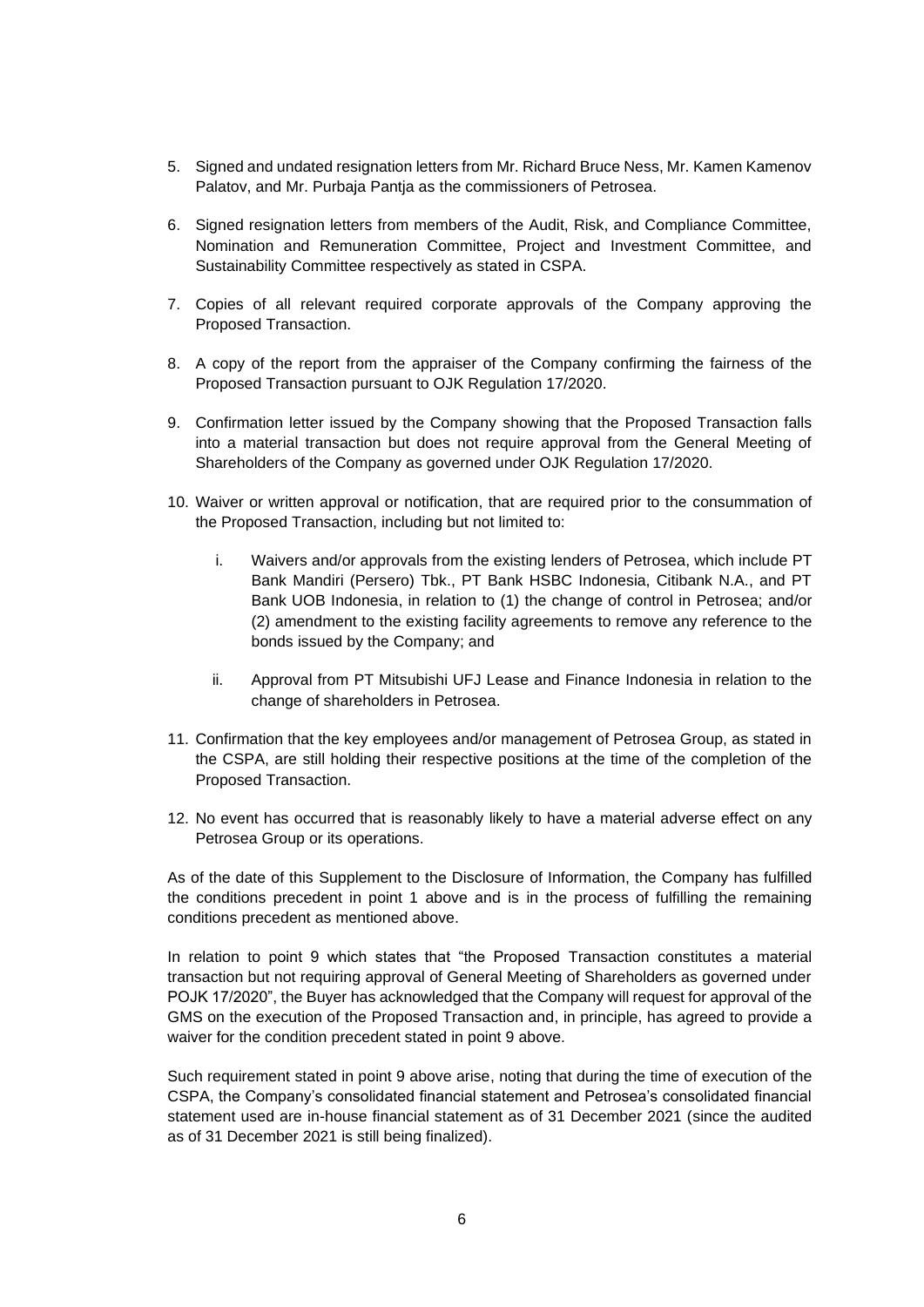Based on the Company's Financial Statements and Petrosea's Financial Statements, the Company's net profit for the year is US\$63,316,596, and Petrosea's net profit for the year is US\$33,953,000. The consolidated net profit of Petrosea in comparison to the consolidated net profit of the Company is accounted for 53.624% or more than 50%, thus, the Proposed Transaction constitutes a material transaction in accordance with OJK Regulation 17/2020 which shall obtain a prior approval of the GMS.

In addition, other than waiver or approval as required under point 10 a and b of the CSPA, there is no waiver or approval from other bank or creditor required to execute the Proposed Transaction. The Company will ensure fulfilment of the conditions precedent prior to the closing date.

Pursuant to the CSPA, the target of implementing the Proposed Transaction is no later than 31 May 2022 or any other date as agreed upon by the Company and the Buyer.

After the completion of the Proposed Transaction, Petrosea is no longer be the subsidiary of the Company, thus, its financial statements will not be consolidated in the financial statements of the Company.

# **I. OBJECT OF THE PROPOSED TRANSACTION**

The object of the Proposed Transaction are 704,014,200 shares in Petrosea which representing 69.80% of the total paid-up and issued capital of Petrosea which are owned by the Company.

Based on the Company's Financial Statements, the consolidated net profit of the Company for the year is amounting to US\$63,316,596. Based on Petrosea's Financial Statements, the consolidated net profit of Petrosea for the year ended on 31 December 2021 is amounting to US\$33,953,000. The consolidated net profit of Petrosea in comparison to the consolidated net profit of the Company is 53.624% or more than 50%, thus, the Proposed Transaction constitutes a material transaction in accordance with OJK Regulation 17/2020 which shall obtain prior approval of the GMS.

# **II. VALUE OF THE PROPOSED TRANSACTION**

The agreed valuation for all issued and paid-up shares of Petrosea is the equivalent value in Rupiah of US\$210,000,000. Thus, in accordance with the provision of the CSPA, the purchase value to be paid by the Buyer to the Company in relation to the purchase of Sale Shares for the Proposed Transaction is 69.80% of such valuation, which is the equivalent value in Rupiah of US\$146,580,000.

In accordance with the CSPA, the value of the Proposed Transaction is paid in 2 terms, as follows:

- a. Advance amounting to US\$2,500,000 which was paid on 25 February 2022 using the exchange rate of Rp14,355; and
- b. The remaining purchase price of US\$144,080,000 will be paid in Rupiah currency converted using the exchange rate as stated in the Jakarta Interbank Spot Dollar Rate (JISDOR) announced by Bank Indonesia (https://www.bi.go.id/id/statistics/exchangeinformation/jisdor/default.aspx) on a date that falls 2 (two) business days before the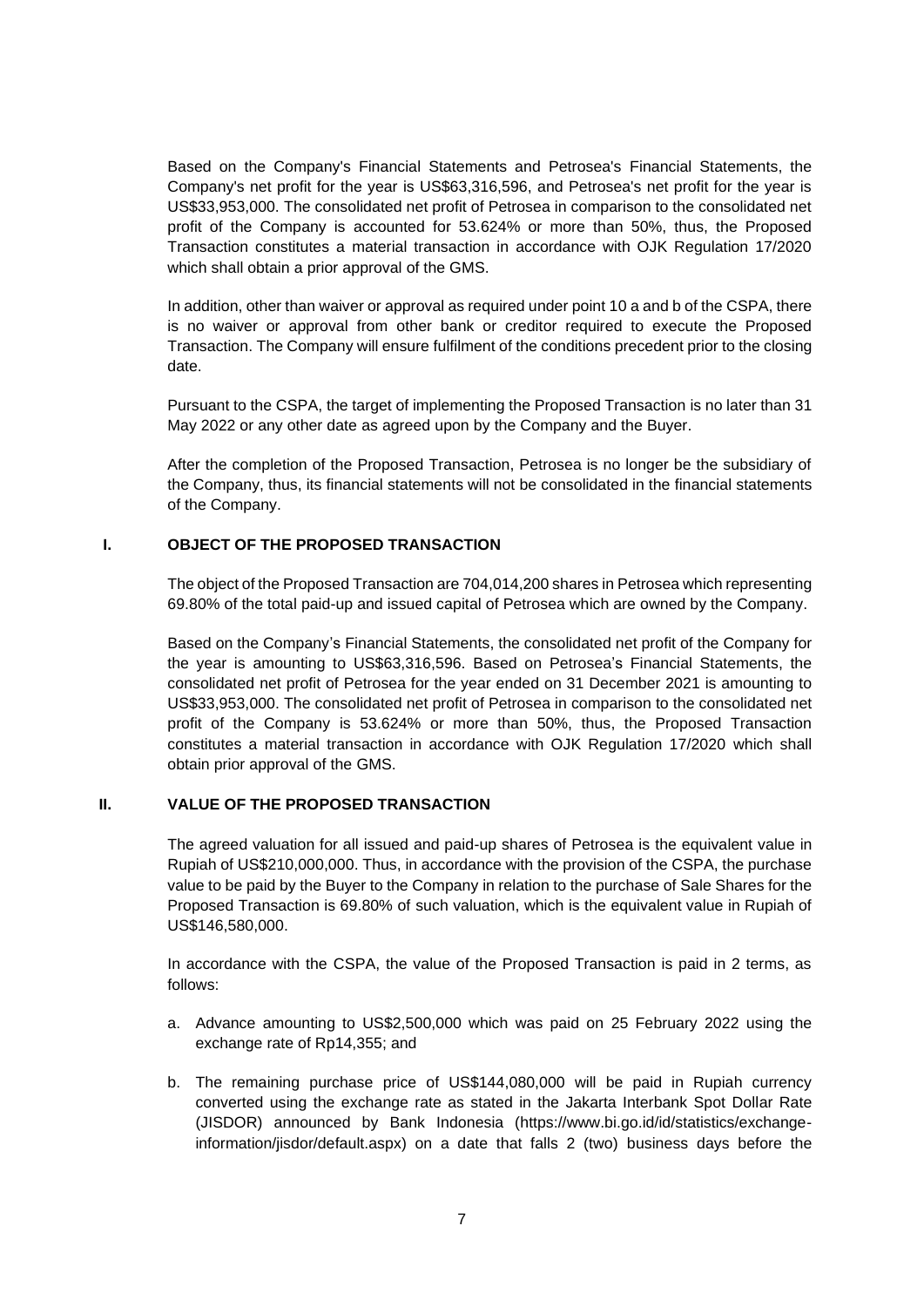payment date. The payment date is determined after the conditions precedent as described above are met.

#### **III. PARTIES INVOLVED IN THE PROPOSED TRANSACTION**

#### o **Seller**

#### Brief Summary

The Company is duly established by virtue of Deed of Establishment No. 31 dated 19 October 2000, drawn up before Hasanal Yani Ali Amin, S.H., Notary in Jakarta, the said deed has been ratified by the MOLHR by virtue of its Decree No. C-13115 HT.01.01.Th.2001 dated 18 October 2001. The Company's Articles of Association has been amended several times and lastly amended by Deed of Statement of Shareholders' Resolution on the Amendment of the Articles of Association No. 35 dated 26 October 2020, drawn up before Aulia Taufani, S.H., Notary in South Jakarta, which has been notified to the MOLHR pursuant to the Letter of Notification Receipt Letter on the Amendment of the Articles of Association No. AHU-AH.01.03-0411792 dated 25 November 2020 and has been registered on the Company Register No. AHU-0198281.AH.01.11.Tahun 2020 dated 25 November 2020 and latest composition of the Board of Directors and the Board of Commissioners is as stipulated in the Deed No. 29 dated 22 April 2020, drawn up before Aulia Taufani, S.H., Notary in South Jakarta, which has been notifed to the MOLHR by virtue of Letter of Notification Receipt of Amendment of Company's Data No. AHU-AH-01.03.0222591 dated 18 May 2020 and has been registered in the Company Register No. AHU-0083312.AH.01.11.Tahun 2020 dated 18 May 2020.

The Company is currently domiciled in South Jakarta, with registered office at Graha Mitra, 11th Floor, Jl. Jenderal Gatot Subroto Kav. 21, South Jakarta 12930, Indonesia.

#### Objectives and Purposes

The objectives and purposes of the Company are to carry out businesses in sector of trading, construction, mining, transportation, and services.

#### Capitalization and Shareholding

The current capital structure of the Company are as follows:

| <b>Authorized Capital</b>     |          | $\therefore$ Rp 1,700,000,000,000 |
|-------------------------------|----------|-----------------------------------|
| <b>Issued/Paid Up Capital</b> |          | : $Rp$ 521,019,200,000            |
| Nominal Value per share       | : Rp 100 |                                   |

The composition of the shareholders of the Company based on the Shareholders Register as per 30 April 2022, are as follows: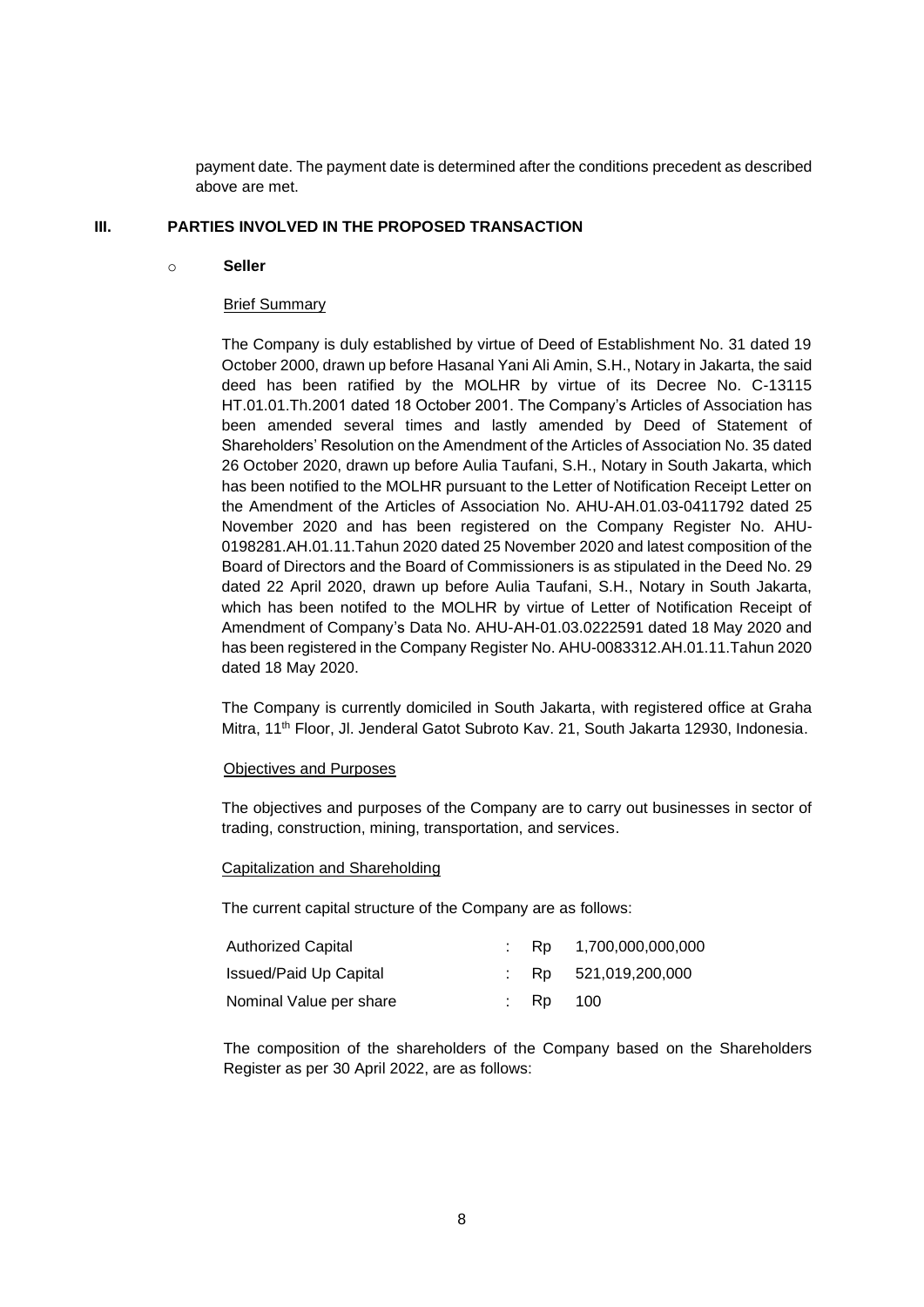| <b>Name of Shareholders</b> | Number of     | <b>Total Nominal Value</b> | %       |
|-----------------------------|---------------|----------------------------|---------|
|                             | <b>Shares</b> | (Rp)                       |         |
| PT Indika Inti Investindo   | 1,968,882,699 | 196,888,269,900            | 37.789  |
| PT Teladan Resources        | 1,463,155,591 | 146,315,559,100            | 28.083  |
| Public                      | 1,778,153,710 | 177,815,371,000            | 34.128  |
| Total                       | 5,210,192,000 | 521,019,200,000            | 100.000 |

#### Management and Supervision

The current composition of the Board of Directors and the Board of Commissioners of the Company are as follows:

#### **Board of Directors**

|   | M. Arsjad Rasjid P.M.     |
|---|---------------------------|
|   | Azis Armand               |
|   | Retina Rosabai            |
|   | Purbaja Pantja            |
|   | Kamen Kamenov Palatov     |
|   |                           |
|   | Agus Lasmono              |
|   | <b>Richard Bruce Ness</b> |
|   | Indracahya Basuki         |
| ÷ | <b>Farid Harianto</b>     |
| ÷ | Eko Putro Sandiojo        |
|   |                           |

#### o **Buyer**

#### **Brief Summary**

The Buyer is duly established by virtue of Deed of Establishment No. 16 dated 29 September 2021, drawn up before Riflein Narwis, S.H., M.Kn., Notary in Karawang, the said deed has been ratified by the MOLHR by virtue of its Decree No. AHU-0061334.AH.01.01.TAHUN2021 dated 30 September 2021 and has been registered on the Company Register No. AHU-0168990.AH.01.11.TAHUN 2021 dated 30 September 2021. The latest deed reflecting amendment to the Buyer's articles of association is as stated in Deed of Statement of Shareholders' Circular Resolutions in lieu of Extraordinary General Meeting of Shareholders of PT Caraka Reksa Optima No. 263 dated 21 April 2022, drawn up before Yan Armin, S.H., Notary in Jakarta, which has been notified to the MOLHR pursuant to the Notification Receipt Letter on the Change of the Data of the Company No. AHU-AH.01.09-0010157 dated 28 April 2022 and has been registered in the Company Register No. AHU-0085439.AH.01.11.TAHUN 2022 dated 28 April 2022 ("**Deed No. 263/2022**").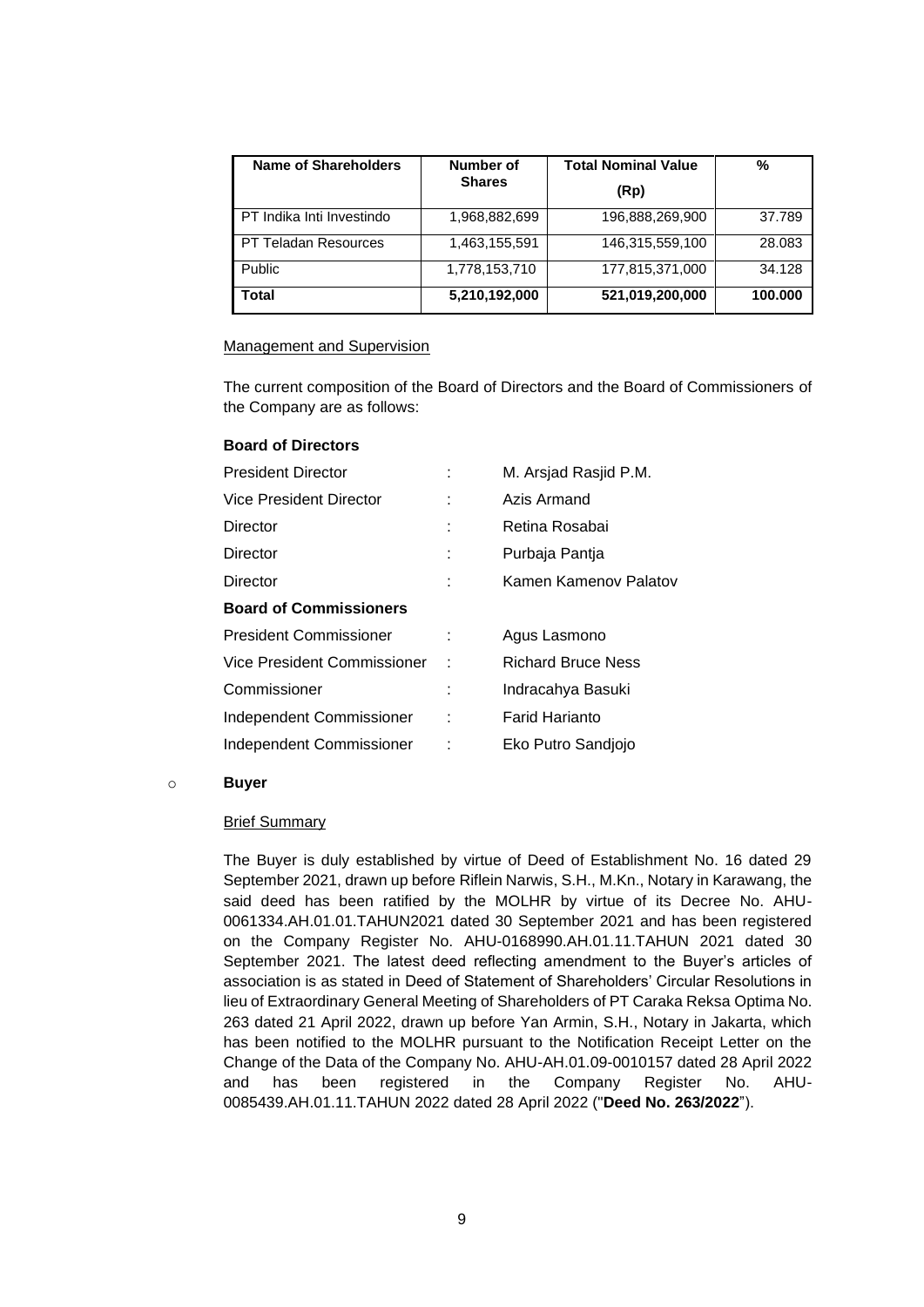The Buyer is currently domiciled in South Jakarta, with registered office at CIBIS Tower 9, 11<sup>th</sup> Floor, Jalan TB Simatupang No. 2, Kelurahan Cilandak Timur, Kecamatan Pasar Minggu, Jakarta Selatan, DKI Jakarta 12560.

#### Objectives and Purposes

The objectives and purposes of the Buyer are to carry out businesses in holding company activities and other management consulting activities.

#### Capitalilzation and Shareholding

The capital structure of the Buyer as of the date of this Disclosure of Information pursuant to the Deed No. 263/2022 is as follows:

| <b>Authorized Capital</b>     | Rp. | 10,100,000,000    |
|-------------------------------|-----|-------------------|
| <b>Issued/Paid Up Capital</b> |     | Rp 10,100,000,000 |
| Nominal Value per share       |     | Rp 1,000,000      |

the composition of the shareholders of the Buyer as of the date of this Disclosure of Information based on Deed No. 263/2022 is as follows:

| Name of Shareholders      | Number of<br><b>Shares</b> | <b>Total Nominal Value</b><br>(Rp) | %   |
|---------------------------|----------------------------|------------------------------------|-----|
| Haji Romo Nitiyudo Wachjo | 8,080                      | 8,080,000,000                      | 80  |
| PT Kencana Tama Wisesa    | 2,020                      | 2,020,000,000                      | 20  |
| Total                     | 10,100                     | 10,100,000,000                     | 100 |

#### Management and Supervision

Based on the Circular Resolution of the Shareholders of PT Caraka Reksa Optima in lieu of the Extraordinary General Meeting of Shareholders on 26 April 2022, the composition of the members of the Board of Directors and the Board of Commissioners of the Purchaser as of the date of this Disclosure of Information is as follows:

## **Board of Directors**

| <b>President Director</b> | ÷ | Haji Romo Nitiyudo Wachjo |
|---------------------------|---|---------------------------|
| Director                  |   | Rafael Nitiyudo           |
| Director                  |   | Aldi Rakhmatillah         |
| Director                  |   | Anggara Suryawan          |
|                           |   |                           |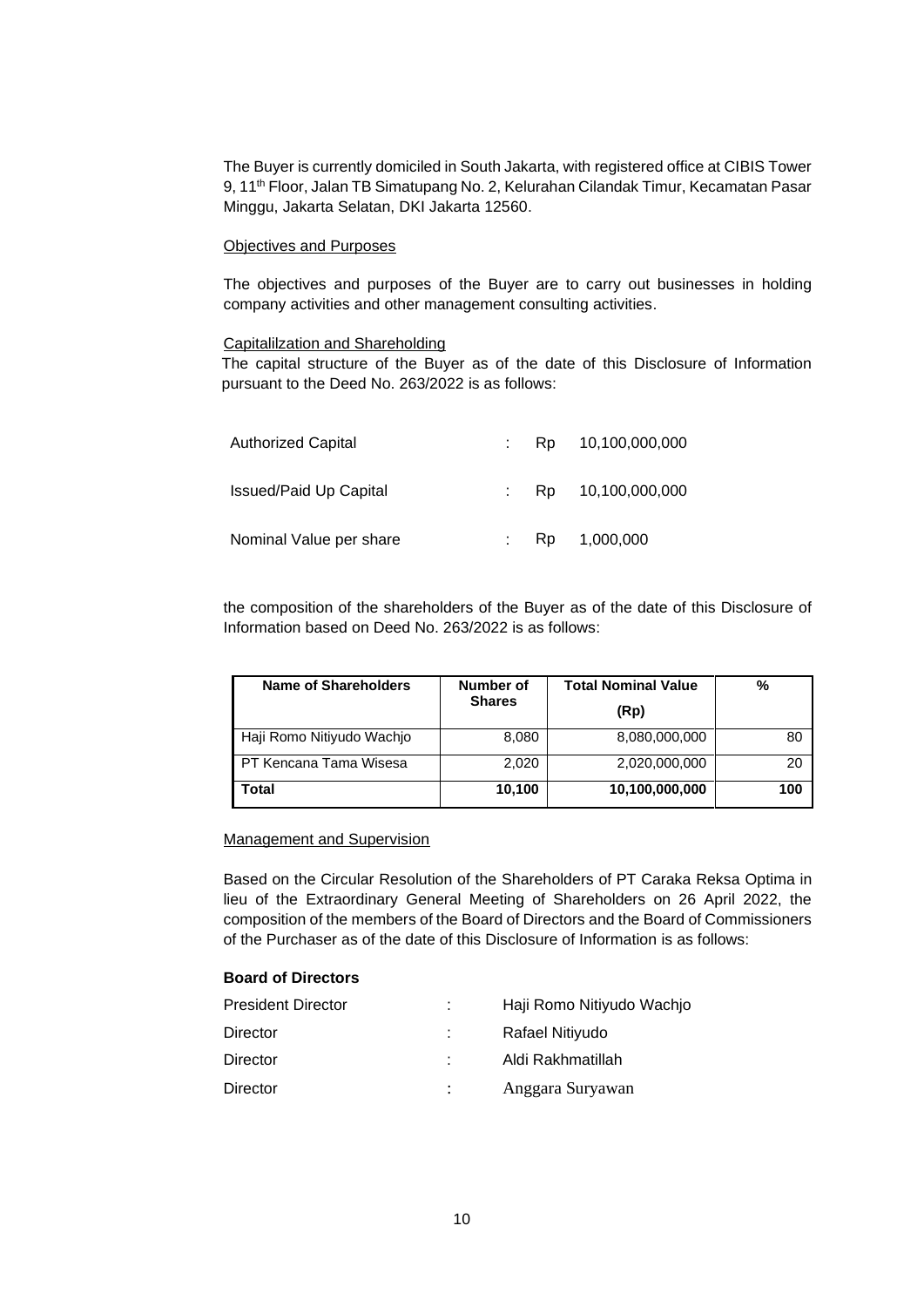#### **Board of Commissioners**

| President Commissioner | R. Firman Wiranata K. |
|------------------------|-----------------------|
| Commissioner           | Andrew James Neale    |

# **IV. CLARIFICATION, CONSIDERATION, AND BACKGROUND OF THE PROPOSED TRANSACTION AND THE EFFECT OF THE PROPOSED TRANSACTION TOWARDS THE COMPANY'S FINANCIAL CONDITION**

#### **Clarification, Consideration and Background of the Proposed Transaction**

The Proposed Transaction is implemented accordingly with the strategic steps of the Company to reduce the exposure in the coal business; thus, the Company needs to diversify its business in order to ensure that the Company focuses on the implementation of sustainable business activities, i.e. in green and mineral business. This was done not only to achieve the Company's target in net-zero emissions by 2050, but also to benefit from these sectors' large market and growth potential, which also aligns with the Indonesian government's program. In addition, by conducting the Proposed Transaction, there is no capital investment that would be necessary to replace Petrosea's aging heavy equipments in the future.

Based on the clarification, consideration, and background as mentioned above, the Proposed Transaction is believed to be able to provide benefits and positive impacts for the Company, stakeholders and shareholders of the Company.

## **Effect of the Proposed Transaction towards the Company's Financial Condition**

Although the Proposed Transaction will result in a reduction of internal expertise in mining contractors that has been carried out together with Petrosea and the loss of the annual dividend contribution from Petrosea, the Company believes that the Proposed Transaction will strengthen the Company's financial position by reducing total debt on a consolidated basis and increase the liquidity from the sale of Sale Shares amounting to US\$146,580,000 to support the diversified new investments and liability management. The Company's ability to add new debt can also be allocated for new investments with sustainability aspect which can respond to the sustainability business needs of the stakeholders. This may open better access to funding in capital market and international banking.

Pursuant to the Company's Financial Statements, Petrosea contributes more than 50% of the Company's consolidated net profit, thus, the Proposed Transaction constitutes a material transaction in accordance with OJK Regulation 17/2020 which must first obtain the GMS approval.

Proforma consolidated financial information is prepared to comply with OJK Regulation 17/2020 and to show the settlement of proforma securities arising from the Proposed Transaction. The proforma consolidated financial information is based on the Company's Financial Statements and Petrosea's Financial Statements, and the proforma adjustments, are prepared in accordance with Statement of Financial Accounting Standard ("**PSAK**"). The proforma consolidated financial information reflecting the impact of the Proposed Transaction had it occured on 31 December 2021.

The proforma consolidated financial information is presented only to provide information and is based on certain assumptions, estimates and currently available information. Therefore, the proforma consolidated financial information does not indicate the financial position and financial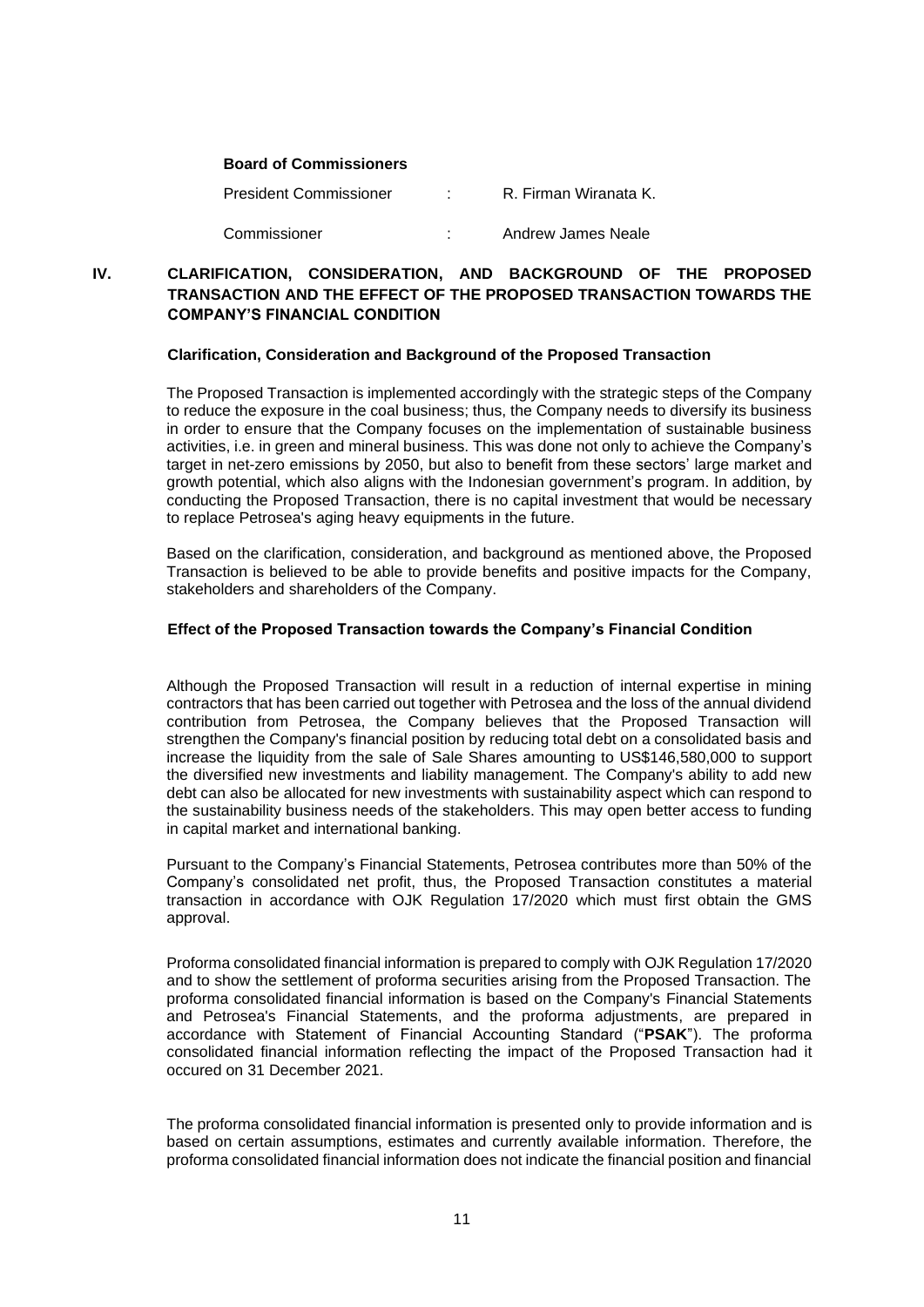performance that would have been achieved had the Proposed Transaction occurred on that date and does not reflect an indication of or may differ from the financial position and results of operations in the future.

The following is the proforma consolidated financial information as of 31 December 2021 and for the year that ended on that date which has been reviewed by the Public Accounting Firm.

|                                       | <b>PT Indika Energy Tbk</b><br>and subsidiaries<br>(US\$) | <b>Adjustment</b><br>(US\$) | <b>Proforma Consolidated</b><br><b>Financial Statement Post</b><br><b>Proposed Transaction</b><br>(US\$) |
|---------------------------------------|-----------------------------------------------------------|-----------------------------|----------------------------------------------------------------------------------------------------------|
| <b>Current Assets</b>                 | 2,091,950,362                                             | (296,626,774)               | 1,795,323,588                                                                                            |
| <b>Noncurrent Assets</b>              | 1,599,526,739                                             | $\overline{\phantom{0}}$    | 1,599,526,739                                                                                            |
| <b>Total Assets</b>                   | 3,691,477,101                                             | (296,626,774)               | 3,394,850,327                                                                                            |
| <b>Current Liabilities</b>            | 1,135,763,896                                             | (232,645,000)               | 903,118,896                                                                                              |
| <b>Noncurrent Liabilities</b>         | 1,671,999,540                                             |                             | 1,671,999,540                                                                                            |
| <b>Total Liabilities</b>              | 2,807,763,436                                             | (232,645,000)               | 2,575,118,436                                                                                            |
| <b>Total Equity</b>                   | 883,713,665                                               | (63,981,774)                | 819,731,891                                                                                              |
| Liabilities<br>Total<br>and<br>Equity | 3,691,477,101                                             | (296, 626, 774)             | 3,394,850,327                                                                                            |

#### **Summary of Proforma Consolidated Statements of Financial Position**

## **Summary of Proforma Consolidated Statements of Profit and Loss and Other Comprehensive Income**

As of 31 December 2021, management of the Company intends to divest Petrosea's shares, thus asset and liability of Petrosea has been presented as asset and liability held-for-sale. The impairment losses of US\$79,960,887 have been recognized in the Company's Financial Statements, to adjust carrying amount of the asset held-for-sale to its fair value, less transaction costs.

|                                                                    | PT Indika Energy Tbk<br>and subsidiaries | Adjustments | <b>Consolidated statement of</b><br>profit or loss and other<br>comprehensive income<br>After the effect of the Proposed<br>Transaction |
|--------------------------------------------------------------------|------------------------------------------|-------------|-----------------------------------------------------------------------------------------------------------------------------------------|
|                                                                    | US\$                                     | US\$        | US\$                                                                                                                                    |
| <b>REVENUES</b>                                                    | 3,069,161,119                            |             | 3,069,161,119                                                                                                                           |
| COST OF CONTRACTS AND GOODS SOLD                                   | (2, 151, 039, 318)                       |             | (2, 151, 039, 318)                                                                                                                      |
| <b>GROSS PROFIT</b>                                                | 918, 121, 801                            |             | 918, 121, 801                                                                                                                           |
| Equity in net profit of associates                                 | 27,880,564                               |             | 27,880,564                                                                                                                              |
| Selling, general and administrative expenses                       | (145, 401, 075)                          |             | (145, 401, 075)                                                                                                                         |
| Investment income                                                  | 4,270,293                                |             | 4,270,293                                                                                                                               |
| Finance costs                                                      | (104, 860, 082)                          |             | (104, 860, 082)                                                                                                                         |
| Final tax                                                          | (6,774,116)                              |             | (6,774,116)                                                                                                                             |
| Amortization of intangible assets                                  | (135, 946, 869)                          |             | (135, 946, 869)                                                                                                                         |
| Fair value changes on contingent consideration obligation          | (41, 792, 882)                           |             | (41,792,882)                                                                                                                            |
| Others - net                                                       | (13,390,150)                             |             | (13,390,150)                                                                                                                            |
| PROFIT BEFORE TAX                                                  | 502.107.483                              |             | 502.107.483                                                                                                                             |
| <b>INCOME TAX EXPENSE</b>                                          | (294, 689, 659)                          |             | (294, 689, 659)                                                                                                                         |
| PROFIT FOR THE YEAR                                                |                                          |             |                                                                                                                                         |
| <b>FROM CONTINUING OPERATION</b>                                   | 207,417,824                              |             | 207,417,824                                                                                                                             |
| <b>DISCONTINUED OPERATION</b>                                      |                                          |             |                                                                                                                                         |
| LOSS FOR THE YEAR FROM DISCONTINUED OPERATION                      | (144, 101, 228)                          |             | (144, 101, 228)                                                                                                                         |
| PROFIT FOR THE YEAR                                                | 63,316,596                               |             | 63,316,596                                                                                                                              |
| TOTAL COMPREHENSIVE INCOME FOR THE YEAR                            | 90,211,153                               |             | 90,211,153                                                                                                                              |
| PROFIT FOR THE YEAR ATTRIBUTABLE TO:                               |                                          |             |                                                                                                                                         |
| Owners of the Company                                              | 57,719,504                               |             | 57,719,504                                                                                                                              |
| Non-controlling interests                                          | 5,597,092                                |             | 5,597,092                                                                                                                               |
| Total                                                              | 63,316,596                               |             | 63,316,596                                                                                                                              |
| TOTAL COMPREHENSIVE INCOME FOR THE YEAR<br><b>ATTRIBUTABLE TO:</b> |                                          |             |                                                                                                                                         |
| Owners of the Company                                              | 77,814,923                               |             | 77,814,923                                                                                                                              |
| Non-controlling interests                                          | 12,396,230                               |             | 12,396,230                                                                                                                              |
| Total                                                              | 90,211,153                               |             | 90,211,153                                                                                                                              |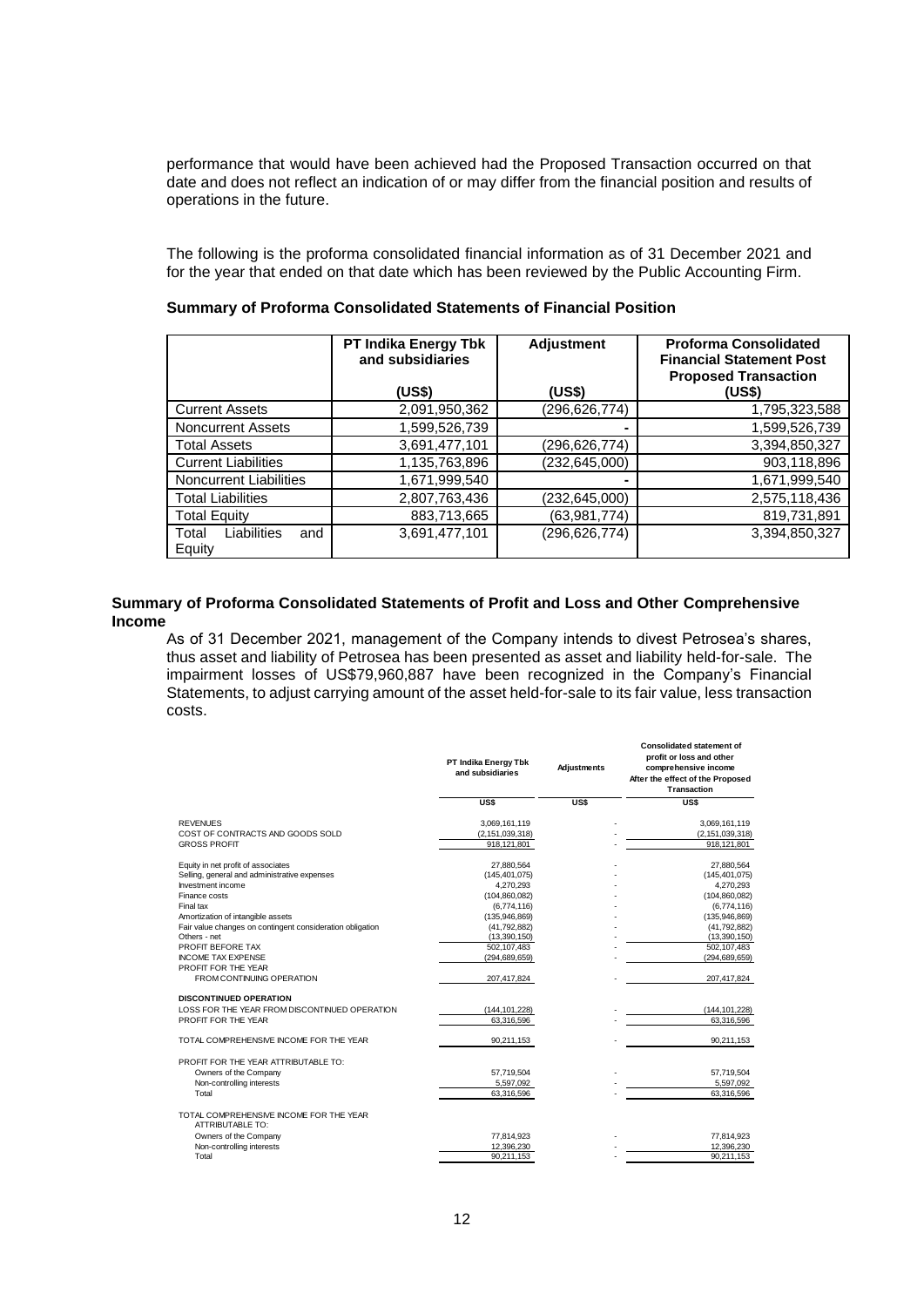Assumption: the impact of the income tax on the sale and purchase of shares transaction, if any, is not taken into account in the pro forma consolidated financial information.

# **SUMMARY OF SHARE APPRAISAL REPORT AND SUMMARY OF APPRAISAL REPORT ON FAINESS OPINION**

#### **SUMMARY OF SHARE VALUATION REPORT**

The following is a summary of Petrosea's share valuation report based on File Valuation Report No. 00040/2.0007-00/BS/02/0358/1/IV/2022 dated 11 April 2022, which has been revised by File Valuation Report No. 00043/2.0007-00/BS/02/0358/1/V/2022 dated 9 May 2022 in relation to additional information of the Proposed Transaction.

## **1. Appraised Object**

The appraised object is 704,014,200 shares in Petrosea which represents 69.80% of shares owned by the Company as of 31 December 2021.

## **2. Objectives and Purposes of the Valuation**

The valuation conducted by the Independent Appraiser is to determine the Market Value of the Company's share ownership in Petrosea amounted to 704,014,200 shares or the equivalent of 69.80% ownership.

## **3. Appraisal Date**

The appraisal is conducted as of 31 December 2021.

#### **4. Assumptions and Conditions**

This share valuation report is based on the following assumptions and conditions:

- The Business Valuation Report issued by the Independent Appraiser is a nondisclaimer opinion.
- The Independent Appraiser has reviewed the documents used in the valuation process.
- Data and information received by the Independent Appraiser are acquired from sources with reliable accuracy.
- The Independent Appraiser used the adjusted financial projections that reflect the fairness of the financial projections prepared by the management according to their fiduciary duty.
- The Independent Appraiser is responsible for the valuation and fairness of the adjusted financial projections.
- The Business Valuation Report issued by the Independent Appraiser is a publicly accessible report, except in the event of confidential information that may affect the Company's operations.
- The Independent Appraiser is responsible for the Business Valuation Report and the Conclusion of the Appraisal.
- The Independent Appraiser has obtained the information with respect to the legal status of the appraisal object from the assignor.

# **5. Identity of the Independent Party**

The indendepent appraisal is conducted by appraiser from Independent Appraiser Stefanus Tonny Hardi & Rekan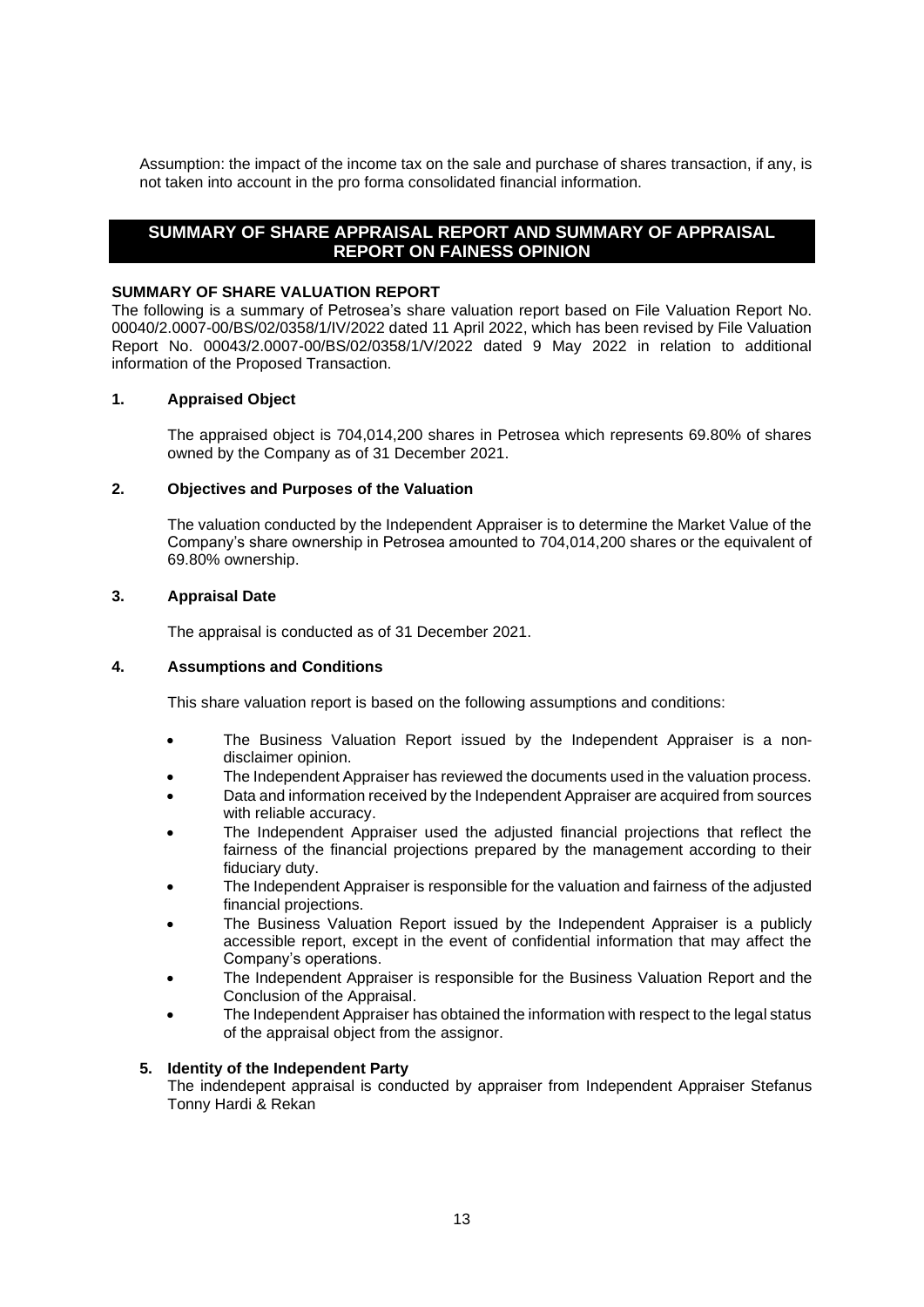# **6. Valuation Approach and Method**

The valuation approach and method used in the share appraisal are as follows:

- Income-based Approach using the Discounted Cash Flow ("DCF") Method.
- Market-based Approach using the Comparative Publicly Traded Company Method ("GPTC").
- Assets-based Approach using the Net Asset Value Adjustment Method ("ANAM")

# **7. Conclusion of Appraisal**

The amount of US\$145,047,000 represents the market value of 704,014,200 Petrosea shares which is the equivalent of 69.80% ownership, which is in a going concern condition as of 31 December 2021, based on the abovementioned assumptions and qualifications.

# **SUMMARY OF APPRAISAL REPORT ON FAIRNESS OPINION**

The following is a summary of appraisal report on fainess opinion of the Company based on File Valuation Report No. 00041/2.0007-00/BS/02/0358/1/IV/2022 dated 12 April 2022, which has been revised by File Valuation Report No. 00044/2.0007-00/BS/02/0358/1/V/2022 dated 9 May 2022 in relation to additional information of the Proposed Transaction.

# **1. Parties Involved**

The parties involved in the Proposed Transaction are:

- a. The Company as the Seller; and
- b. PT Caraka Reksa Optima as the Buyer.

# **2. Material Transaction**

In the Proposed Transaction, the Company intends to sell and transfer the Sale Shares to the Buyer at the Purchase Value. Based on the Company's Financial Statements and Petrosea's Financial Statement, net profit of the Company for the year is US\$63,316,596, and Petrosea's net profit for the year is US\$33,953,000. Comparison of the net profit for the year of Petrosea's divided by the Company's net profit for the year is 53.624% or more than 50%, thus, the Proposed Transaction constitutes as a material transaction in accordance with OJK Regulation 17/2020 which must first obtain the GMS approval.

# **3. Fairness Analysis Object**

The Fairness Analysis Object is the divestment plan of 704,014,200 shares of Petrosea owned by the Company as of 31 December 2021.

# **4. Objectives and Purposes of the Fairness Opinion**

The purposes and objectives of the appraisal are to provide a fairness opinion on the Proposed Transaction which is required in order to fulfill the prevailing provisions, which is the OJK Regulation 17/2020.

# **5. Fairness Opinion Date**

Appraisal date of the Fairness Opinion is 31 December 2021.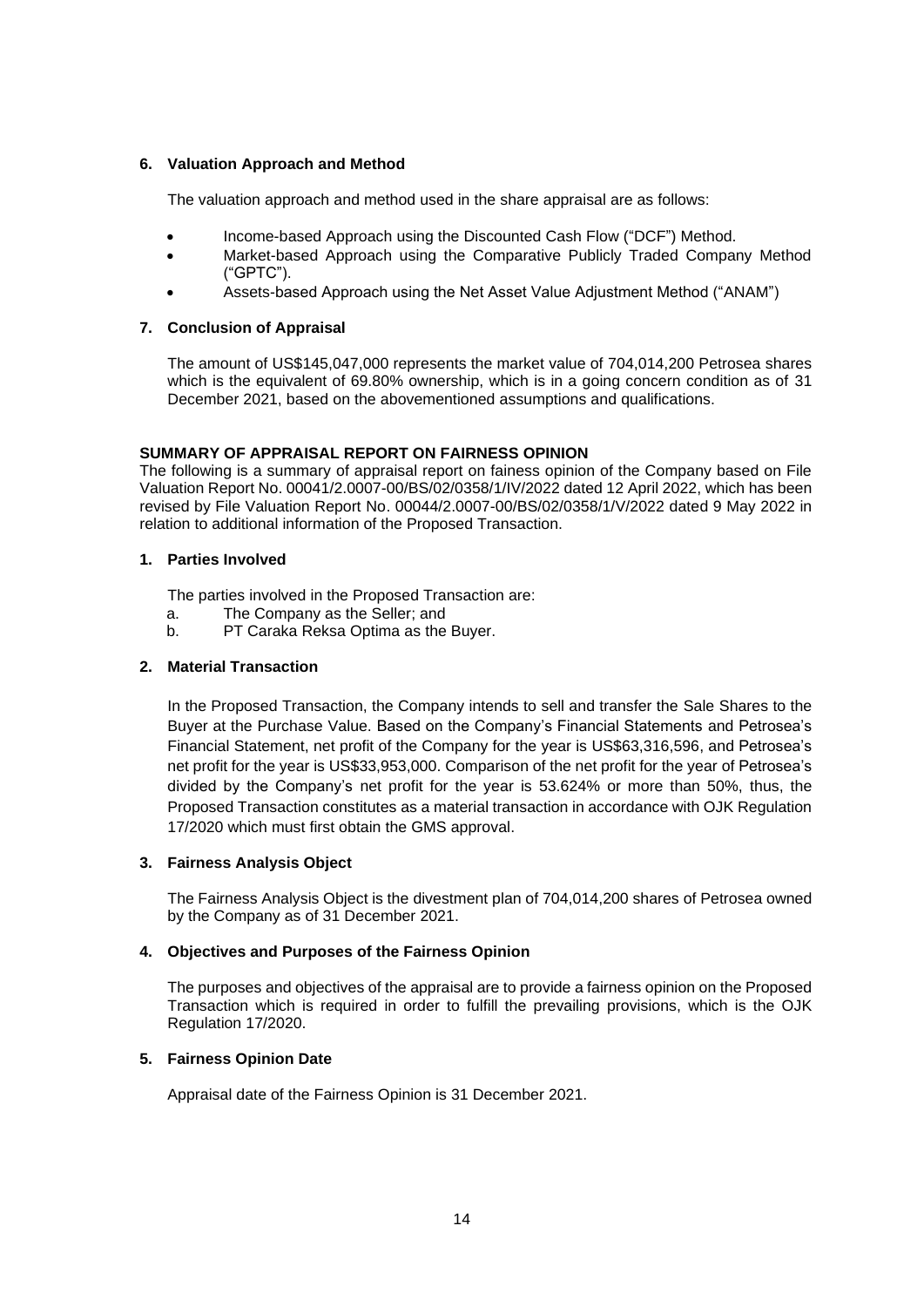## **6. Independency of the Appraiser**

In the preparation of the fairness opinion report on the Proposed Transaction, the Independent Appraiser has acted independently without any conflict of interest and is not affiliated with the Company or other affiliated parties.

The Independent Appraiser also has no personal interest or benefit related to this assignment. Furthermore, this fairness opinion report is not made to provide benefits or inflict financial loss on any party. The compensation received by the Independent Appraiser is not at all affected by the fairness resulting from this fairness analysis process.

# **7. Benefit of the Proposed Transaction**

The implementation of the Proposed Transaction supports the Company to strengthen the Company's financial and supports the development of sustainable business activities and renewable energy. In this respect, the income from the Proposed Transaction will be used by the Company to optimize liability management as well as business diversification.

## **8. Assumptions and Qualifications**

In preparing the fairness opinion report on the Proposed Transaction, the Independent Appraiser uses certain assumptions as follows:

- The Business Valuation Report issued by the Independent Appraiser is a nondisclaimer opinion.
- The Independent Appraiser has reviewed the document used in the appraisal process.
- Data and information received by the Independent Appraiser are acquired from sources with reliable accuracy.
- The Independent Appraiser used the adjusted financial projections that reflect the fairness projections prepared by the management according to their fiduciary duty.
- The Independent Appraiser is responsible for the valuation and fairness of the adjusted financial projections.
- The Independent Appraiser issued the Business Valuation Report which is a publicly accessible report, except in the event of confidential information that may affect the Company's operations.
- The Independent Appraiser is responsible for the Business Appraisal Report and the summary of the fairness opinion.
- The Independent Appraiser has obtained the information with respect to the legal status of the appraisal object from the assignor.

The Independent Appraiser also adheres to the management representation letter stating that the management has disclosed all important and relevant information with regards to the Proposed Transaction and to the best of the knowledge of the Company's management, there is no material factor that has not been disclosed and could be misleading.

#### **9. Methodology of the Fairness Opinion**

Fairness analysis of the Proposed Transaction is carried out by means of transactions analysis, qualitative analysis, and quantitative analysis which are in the form of performance analysis and incremental analysis, thus, the fairness of the Proposed Transaction can be determined in terms of the financial impact on the shareholders of the Company.

#### **10. Fairness Opinion of the Proposed Transaction**

Based on transaction analysis, qualitative and quantitative analysis, and fairness analysis of the transaction value which has been conducted by the Appraiser on the Proposed Transaction, it can be concluded that: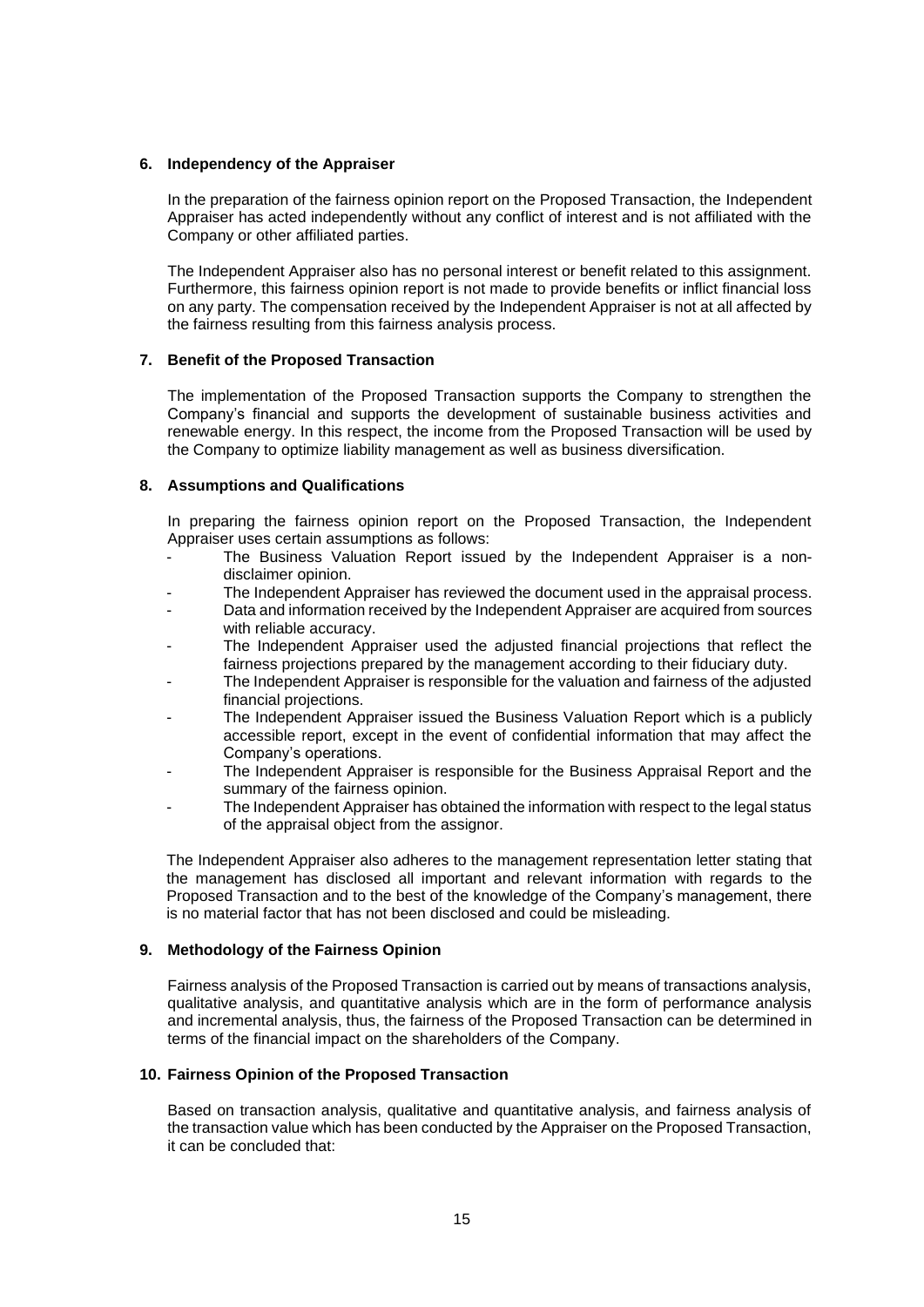• The Proposed Transaction is implemented accordingly with the strategic steps of the Company to reduce the exposure to the coal business; thus, the Company needs to diversify its business in order to ensure that the Company focuses on the implementation of sustainable business activities, i.e., in green and mineral business. This was done not only to achieve the Company's target of net-zero emissions by 2050 but also to benefit from these sectors' large market and growth potential, which also aligns with the Indonesian government's program. In addition, by conducting the Proposed Transaction, there is no capital investment that would be necessary to replace Petrosea's aging heavy equipment in the future.

Along with the Company's strategic steps, throughout 2021, the Company carried out several corporate actions, including:

a. The Company, through PT Indika Mineral Investindo ("IMI"), completed the acquisition of the remaining 72.2% shares in Nusantara Recources Limited.

In addition to the abovementioned, the Company also carried out efforts in reducing the dependence on the coal business through:

- b. Divestment of all 51% shares in PT Mitrabahtera Segara Sejati Tbk. ("MBSS") which was completed on 8 October 2021, with the transfer of MBSS control over to PT Galley Adhika Arnawama (Galley).
- c. Signed the term sheet related to the divestment of the Company's 69.8% shares in Petrosea in October 2021.
- With an abundant supply of coal, the Government has begun to encourage the use of coal while considering the environment, therefore, the Company's target to diversify by 50% of its revenue from non-coal businesses is considered the right effort to start a new, more sustainable business in the future.
- Based on the consolidated financial statement of the Company as of December 31, 2021, which has been audited by Public Accountant Office Imelda & Rekan and signed by Alvin Ismanto on March 31, 2022:
	- The Company's equity is US\$883,713,665
	- The Company's total asset is US\$3,691,447,101
	- The Company's net profit for the year is US\$63,316,596
	- The Company's revenue is US\$3,069,161,119

An acquisition and divestment transaction of a company or operating segment is categorized as a material transaction pursuant to OJK Regulation 17/2020 if it meets the following threshold:

- o The transaction value is equal to 20% or more of the Company's equity;
- $\circ$  The total assets of the object of transaction divided by the total assets of the Company are equal to or more than 20%;
- $\circ$  The net profit of the object of the transaction divided by the net profit of the Company is equal to or more than 20%
- $\circ$  The object of transaction revenue divided by the Company's revenue is equal to or more than 20%.

The following table shows the fulfilment of each criteria in the material transaction: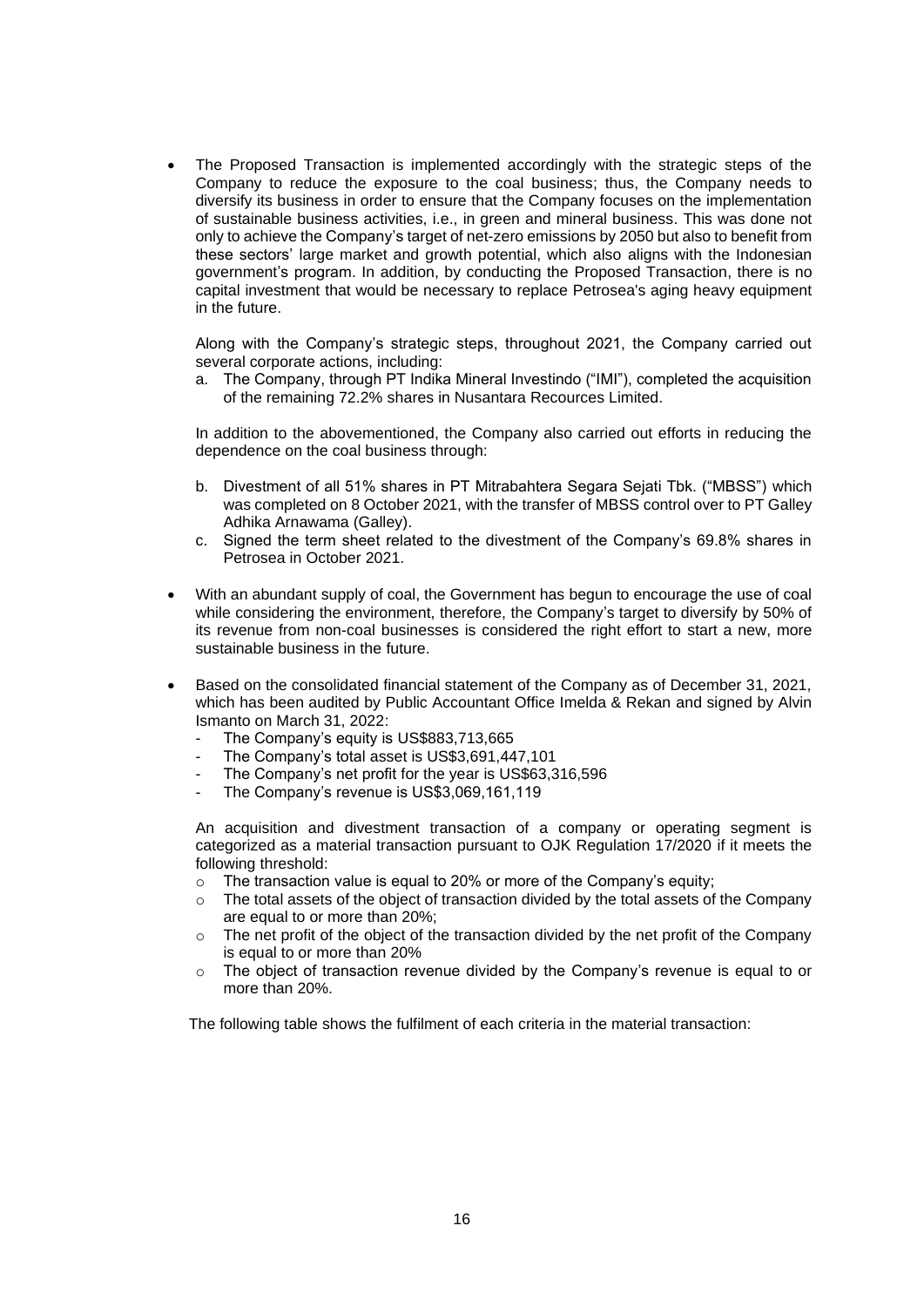|                                                   | Value of<br><b>Proposed</b><br><b>Transaction</b><br>(US\$) | The Company's<br><b>Equity</b><br>(US\$) | Value of<br><b>Proposed</b><br><b>Transaction</b><br>/ The<br>Company's<br><b>Equity</b> | <b>Fulfillment of</b><br><b>Criteria of Material</b><br><b>Transaction</b> |
|---------------------------------------------------|-------------------------------------------------------------|------------------------------------------|------------------------------------------------------------------------------------------|----------------------------------------------------------------------------|
| Value of<br><b>Proposed</b><br><b>Transaction</b> | 146,580,000                                                 | 883.713.665                              | 16.59%                                                                                   | Not Fulfilled                                                              |

|                    | <b>Petrosea</b><br>(US\$) | Perseroan<br>(US\$) | <b>Petrosea</b><br>' Perseroan | <b>Fulfillment of</b><br><b>Criteria of Material</b><br><b>Transaction</b> |
|--------------------|---------------------------|---------------------|--------------------------------|----------------------------------------------------------------------------|
| <b>Total Asset</b> | 532,736,000               | 3,691,477,101       | 14.43%                         | Not Fulfilled                                                              |
| <b>Net Profit</b>  | 33,953,000                | 63,316,596          | 53.62%                         | <b>Fulfilled</b>                                                           |
| Revenue            | 415,737,000               | 3,069,161,119       | 13.55%                         | Not Fulfilled                                                              |

Based on the data in the table above, the Proposed Transaction is a material transaction as defined in OJK Regulation 17/2020 based on the criteria of the net profit of the object of transaction divided by the net profit of the Company where the value is more than 20%. Furthermore, considering the net profit of the object of transaction divided by the net profit of the Company is more than 50%, in order to carry out this Proposed Transaction, among others, the Company needs to obtain approval from the General Meeting of Shareholders (GMS).

The transaction does not contain the elements of an affiliated transaction as defined in OJK Regulation 42/2020 and based on the statement of the Company's management; this Proposed Transaction is not a conflict of interest transaction.

Considering that the Proposed Transaction is a material transaction with Petrosea's net profit compared to the Company's net profit is more than 50%, thus the Company is obliged to obtain approval from the shareholders in the GMS, announce the disclosure of information relating to the Proposed Transaction to the public simultaneously with the announcement of the GMS, provide related data to the shareholders, and submit proof of disclosure of information and the supporting documents to OJK. The period between the date of assessment and the date of implementation of the GMS shall not exceed 6 (six) months.

Thus, an assessement of the fairness of the transaction is needed in order to satisfy the OJK Regulation 17/2020.

- 1. Based on Petrosea's share appraisal report issued by the Appraiser with file number 00040/2.0007-00/BS/02/0358/1/IV/2022 dated 11 April 2022, which has been revised by File Valuation Report No. 00044/2.0007-00/BS/02/0358/1/V/2022 dated 9 May 2022, the market value of the Object of the Proposed Transaction is US\$145,047,000, while based on the CSPA, the Proposed Transaction will be commenced at the price of US\$146,580,000. Thus, the upper and lower limits of the value of the Proposed Transaction are 1.06%.
- 2. By implementing the Proposed Transaction, the benefits and advantages obtained by the Company are as follows:
	- a. In line with the Company's strategic objectives as an Investment Holding to diversify the business other than the coal business.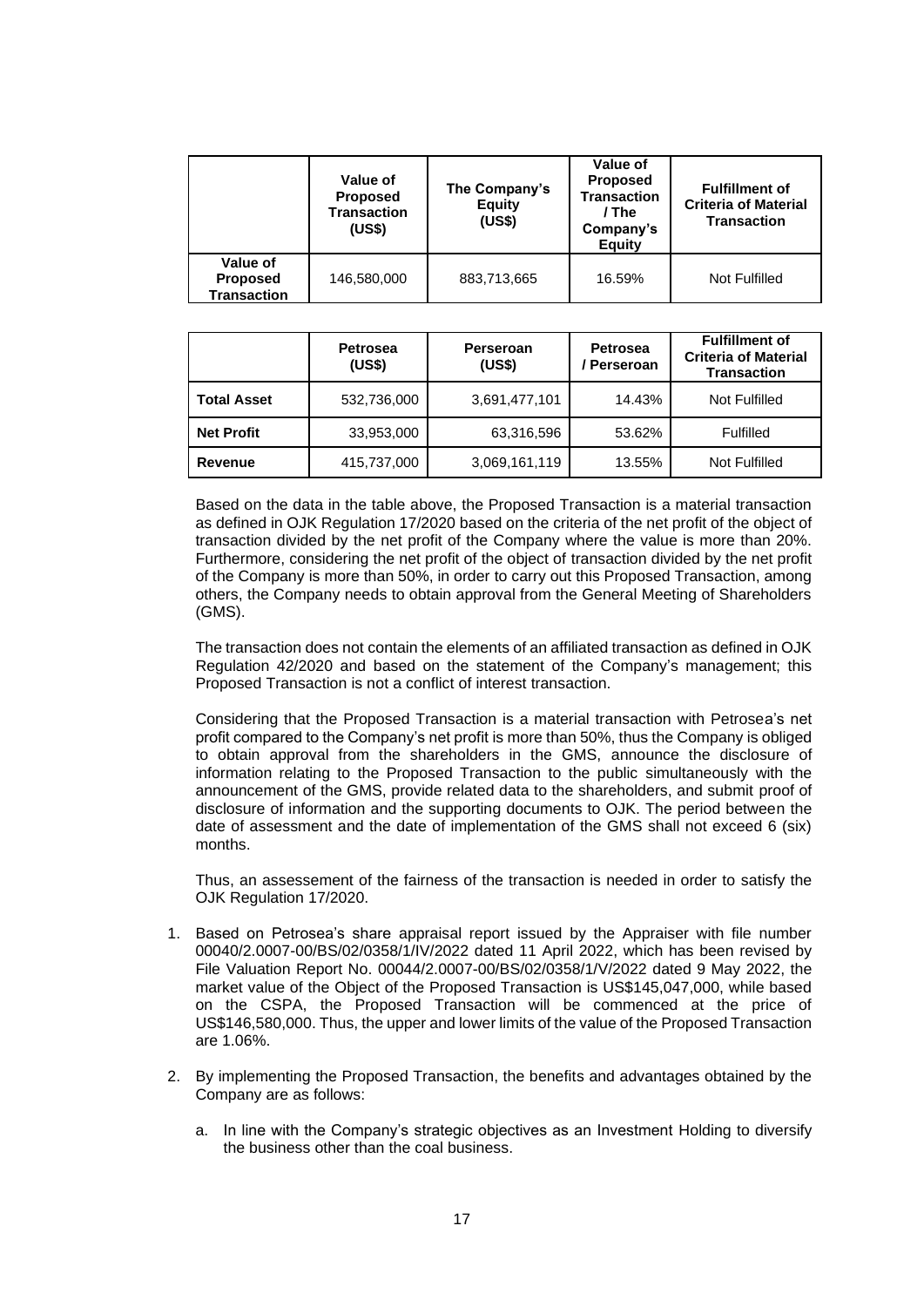- b. The Company may also reduce capital expenditure within the group by reducing capital expenditure portion of Petrosea as planned to replace Petrosea's fleet of heavy equipment.
- c. Increased liquidity from the Transaction of US\$146.58 million to support new diversified investments and optimization of the Company's liability management.
- d. The Company's ability to add new debt which can be allocated to new investments that have a sustainability aspect to respond to the needs of a sustainable business from shareholders. This could open better access to funding in the capital markets as well as international banking.
- e. The advantage of the Proposed Transaction is the interest payment reduction obtained from liability management.
- f. Fund that will be allocated for business diversification will be used to invest in businesses that are more sustainable and have high growth prospects.
- 3. The implementation of the Proposed Transaction supports the Company to strengthen the Company's financial and support the development of sustainable business activities and renewable energy. In this regard, the income of the Proposed Transaction will be used by the Company to optimize the liability management and diversify the business.

Through liability management, the Company can optimize the financial condition by the decrease of the interest payment. In addition, the allocation of funds for business diversification investments in a more sustainable business has a higher tendency of growth so as to support the optimization of the Company's financial.

4. The impact of the Proposed Transaction on the Company's financial projection based on fairness analysis which includes transaction analysis, qualitative analysis, quantitative analysis, the Independent Appraiser is on the opinion that the Proposed Transaction is **fair**.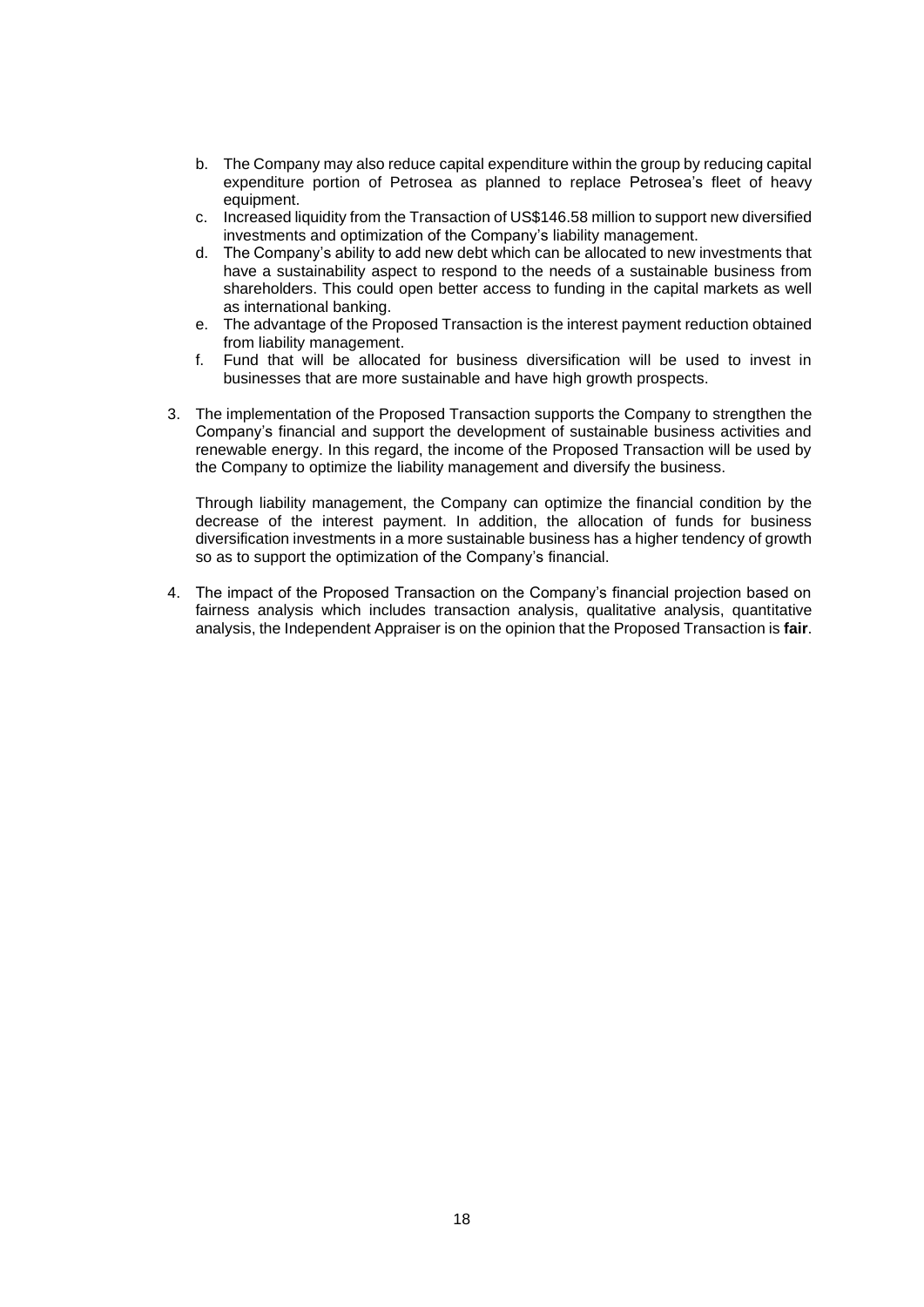## **THE COMPANY'S STRUCTURE BEFORE AND AFTER TRANSACTION**

**Before the Proposed Transaction**



# **PT Indika Energy Tbk.**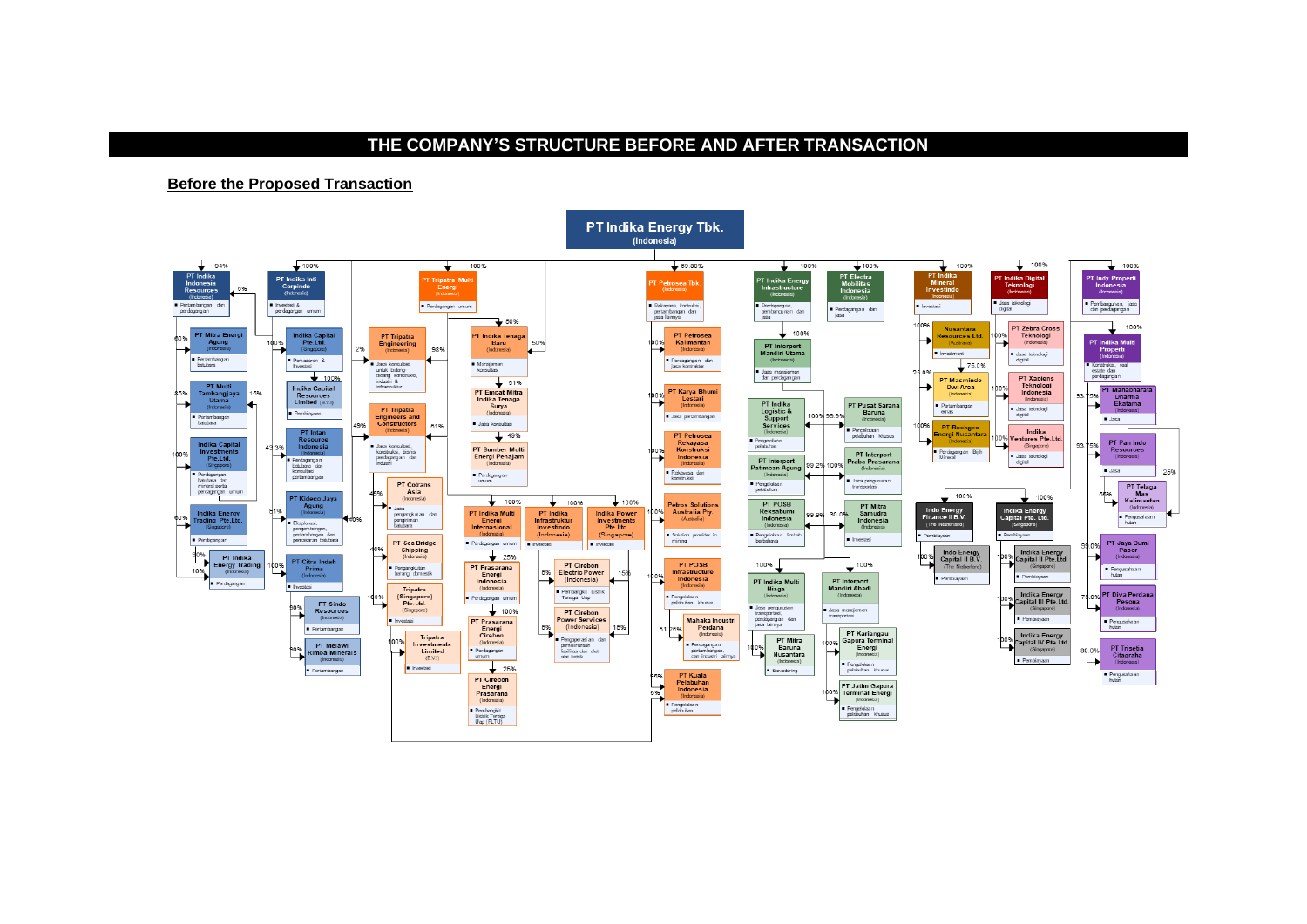#### **After the Proposed Transaction**

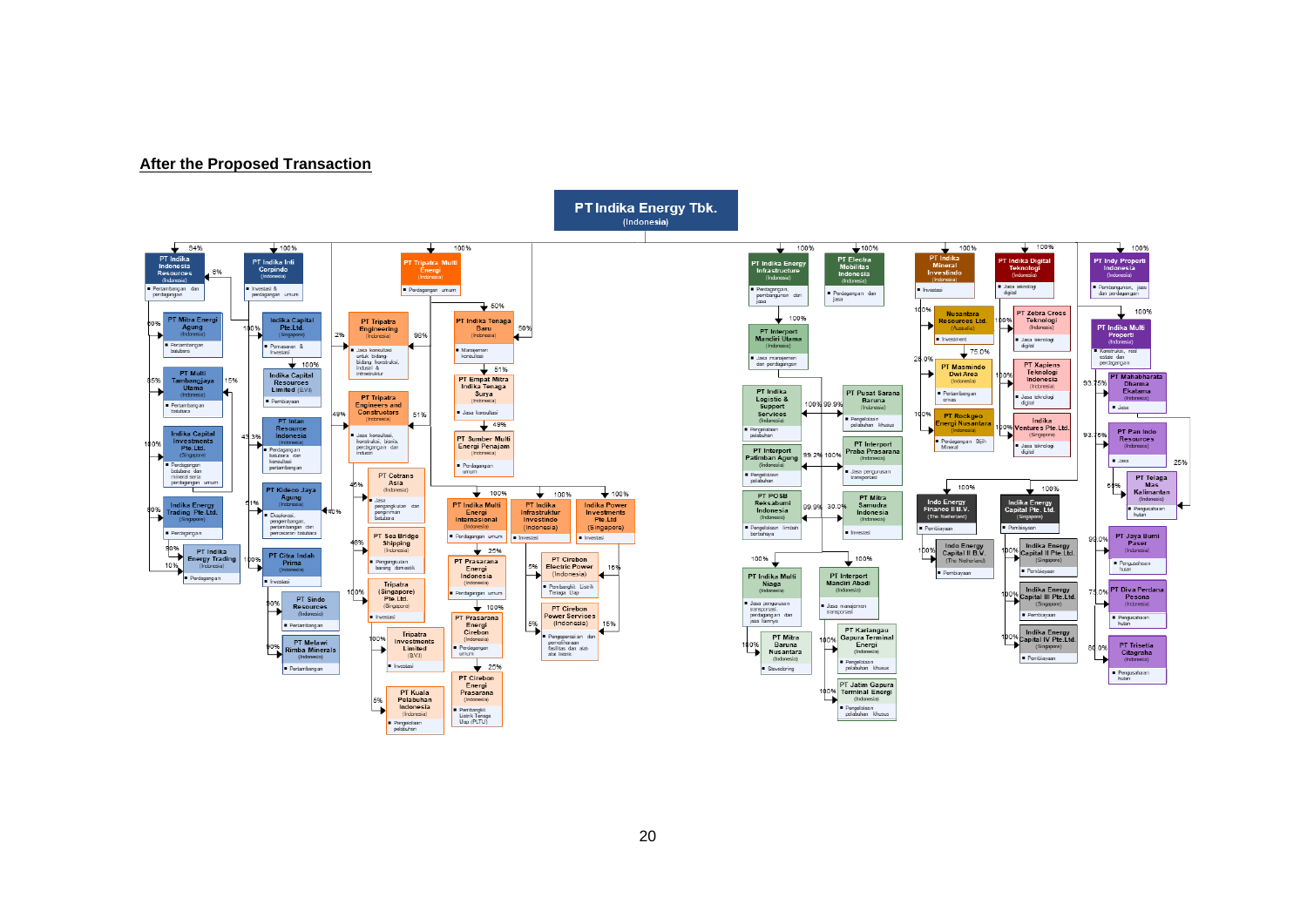# **RECOMMENDATION FROM THE BOARD OF DIRECTORS AND BOARD OF COMMISSIONERS OF THE COMPANY**

After conducting in-depth analysis, the Board of Directors and Board of Commissioners of the Company recommend to all Shareholders of the Company to approve the Proposed Transaction in the extraordinary GMS which will be held on Friday, 20 May 2022 where the Board of Directors and Board of Commissioners believe that the Proposed Transaction is in the best interest of the Company and the shareholders of the Company.

# **ESTIMATED TIMELINE**

| Notification on the Extraordinary GMS ("EGMS") to OJK                                                               | 6 April 2022  |
|---------------------------------------------------------------------------------------------------------------------|---------------|
| Announcement of the Plan to Hold the EGMS                                                                           | 13 April 2022 |
| Announcement of the Disclosure of Information through the<br>website of the Company and the Indonesia Stock Exhange | 13 April 2022 |
| Recording Date of the List of Shareholders Entitled to Attend<br>the EGMS                                           | 27 April 2022 |
| Invitation of EGMS                                                                                                  | 28 April 2022 |
| Amendment and/or Additional Information of the Disclosure of<br>Information (if any)                                | 18 May 2022   |
| <b>EGMS Holding Date</b>                                                                                            | 20 May 2022   |
| Announcement of the Summary of the Minutes of EGMS                                                                  | 24 May 2022   |

# **INDEPENDENT PARTIES APPOINTED FOR THE PROPOSED TRANSACTION**

Independent parties who involved in the implementation of the Proposed Transaction are:

- 1. Public Accounting Firm Imelda & Rekan, as the independent public accounting which conducted audit on the Company's Financial Statements and as independent practitioner conducting review of the Company's proforma consolidated financial information.
- 2. Public Appraisal Service Firm (*Kantor Jasa Penilai Publik*) Tonny Hardi & Rekan, as the independent appraiser registered in OJK which provides the fairness opinion on the Proposed Transaction.
- 3. Assegaf Hamzah & Partners, as the legal counsel who provides legal advice to the Company with regards to the Proposed Transaction.

#### **STATEMENTS OF THE BOARD OF DIRECTORS AND BOARD OF COMMISSIONERS OF THE COMPANY**

- 1. This Disclosure of Information is complete and in accordance with the requirements under OJK Regulation 17/2020.
- 2. The Transaction does not contain any conflict of interest as stipulated under OJK Regulation 42/2020.
- 3. The statements in the Disclosure of Information conveyed do not contain any statements or information or facts that are untrue or misleading, and contain all information and material facts which required by the investors to make decisions in relation to the Proposed Transaction.